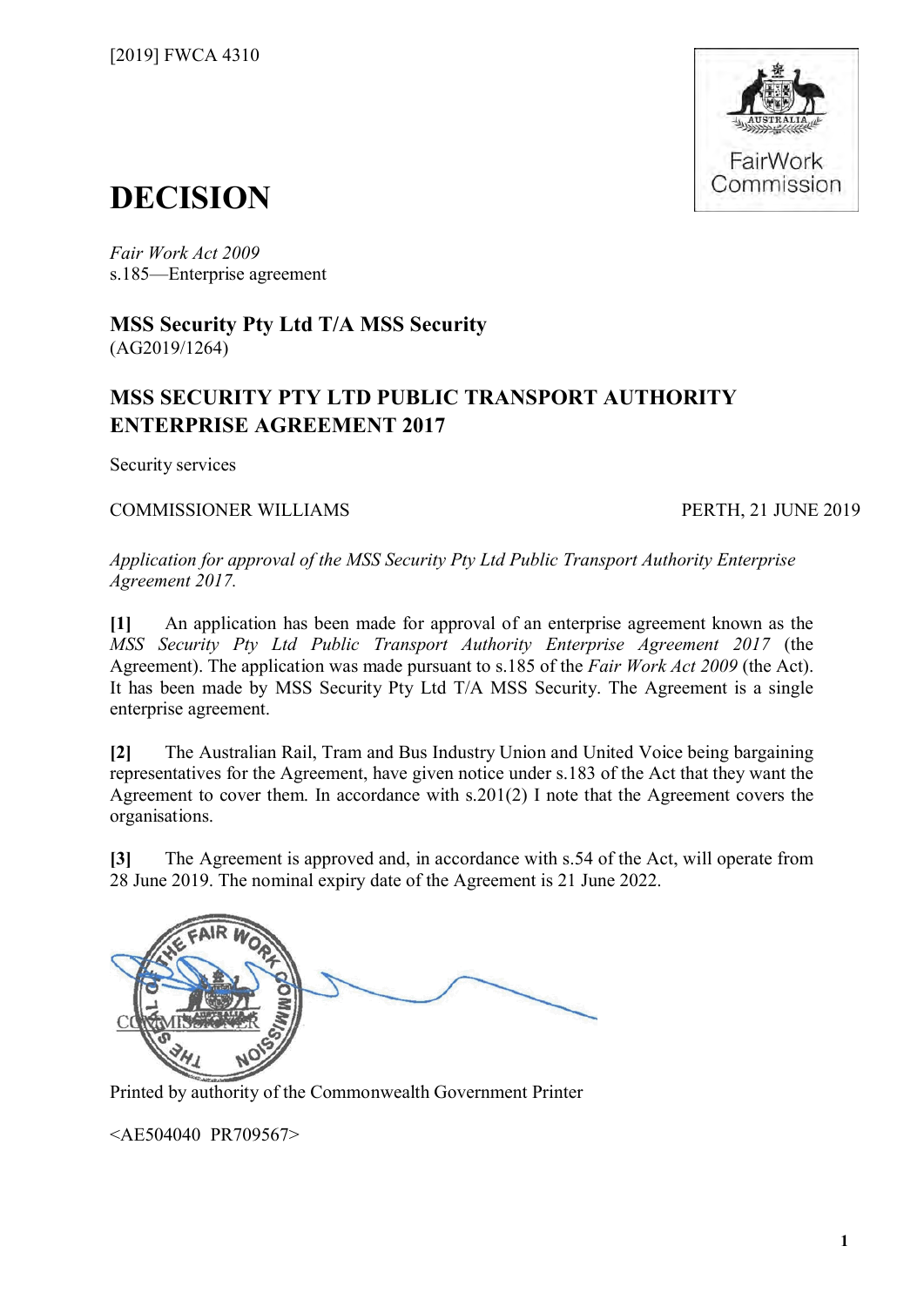MSS Security Pty Ltd Public Transport Authority Enterprise Agreement 2017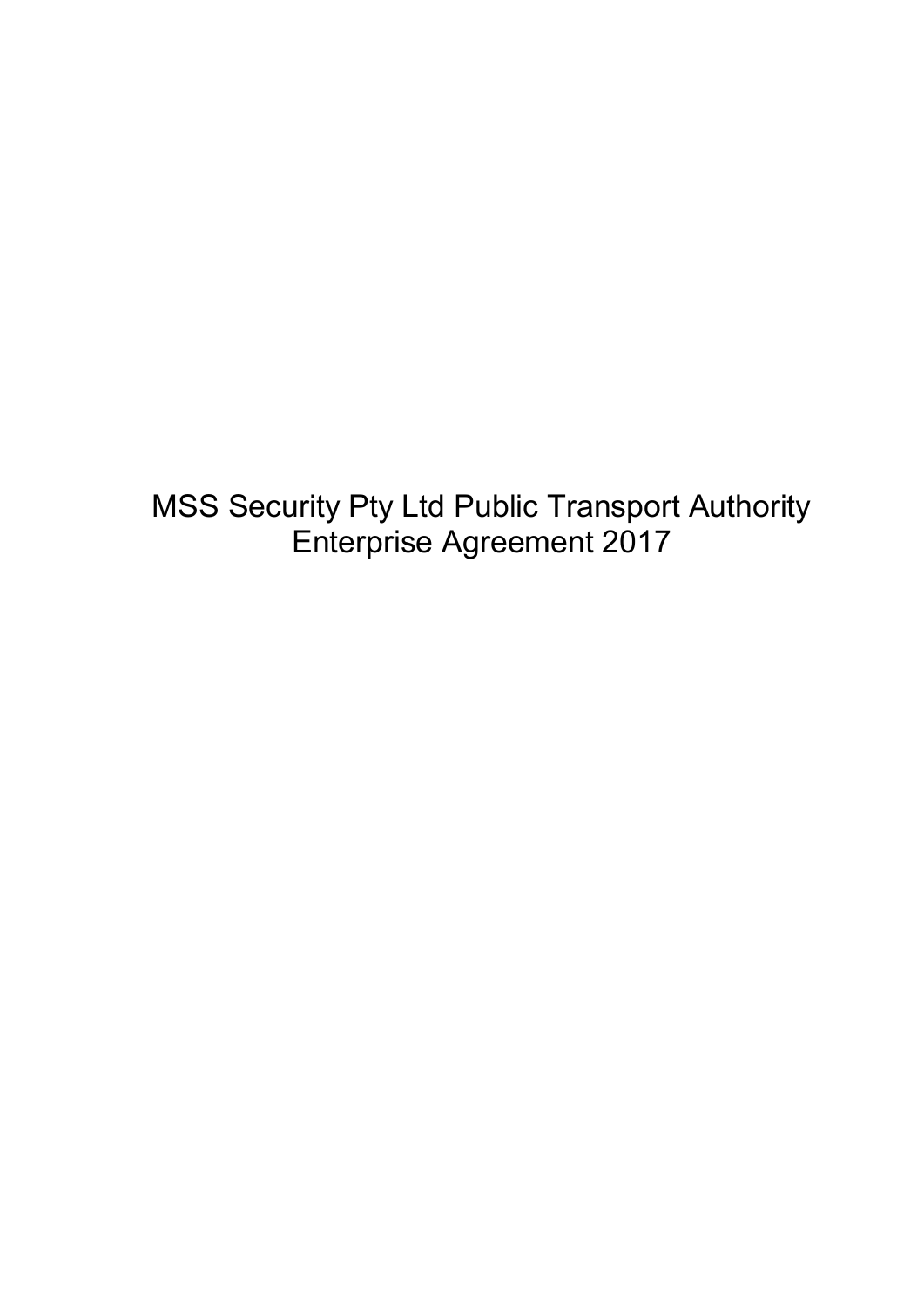#### **TABLE OF CONTENTS**

| 1 <sub>1</sub>  |  |
|-----------------|--|
| 2.              |  |
| 3.              |  |
| 4.              |  |
| 5 <sub>1</sub>  |  |
| 6.              |  |
| 7 <sub>1</sub>  |  |
| 8.              |  |
| 9.              |  |
| 10 <sub>1</sub> |  |
| 11.             |  |
| 12.             |  |
| 13.             |  |
| 14.             |  |
| 15.             |  |
| 16.             |  |
| 17.             |  |
| 18.             |  |
| 19.             |  |
| 20.             |  |
| 21.             |  |
| 22.             |  |
| 23.             |  |
| 24.             |  |
| 25.             |  |
| 26.             |  |
| 27.             |  |
| 28.             |  |
| 29.             |  |
| 30.             |  |
| 31.             |  |
| 32.             |  |
| 33.             |  |
| 34.             |  |
| 35.             |  |
| 36.             |  |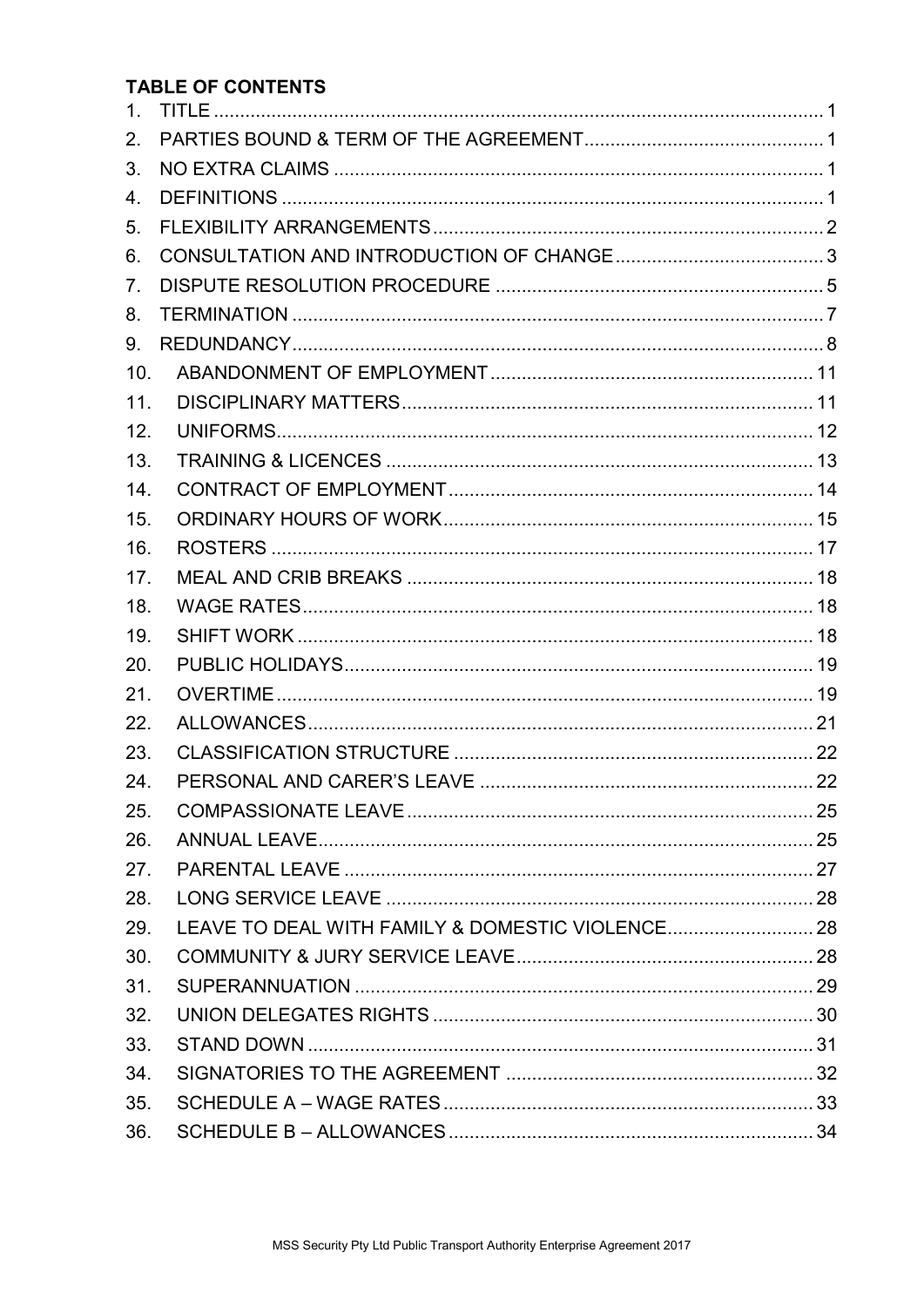#### <span id="page-3-0"></span>**1. TITLE**

1.1 This Agreement shall be known as the MSS Security Pty Ltd Public Transport Authority Enterprise Agreement 2017 (the Agreement) which replaces the MSS Security Pty Limited – United Voice – Public Transport Authority Enterprise Agreement 2013-2017 (AG2013/11959).

#### <span id="page-3-1"></span>**2. PARTIES BOUND & TERM OF THE AGREEMENT**

- 2.1 This agreement is between the following parties:
	- a) MSS Security Pty Ltd ("the Employer"); and
	- b) All employees engaged by MSS Security as Revenue Protection Officers to perform security duties at various sites within the Public Transport Authority.
- 2.2 This Agreement will come into operation in accordance with the *Fair Work Act 2009 (Cth)*, on the first full pay period after it is approved by the Fair Work Commission, and will continue in force until varied, terminated or replaced.
- 2.3 The expiration date of this *Agreement* is three (3) years from the date the *Agreement* is approved by the FWC. The parties will commence the process of genuine renegotiation by no later than four (4) months prior to the expiration date.

#### <span id="page-3-2"></span>**3. NO EXTRA CLAIMS**

3.1 The parties agree that no extra claims shall be made during the life of this agreement.

#### <span id="page-3-3"></span>**4. DEFINITIONS**

- 4.1 **Agreement:** refers to the *MSS Security Pty Ltd Public Transport Authority Enterprise Agreement 2017*
- 4.2 **Anniversary of Agreement:** means the date the *Agreement* was registered and approved by the Fair Work Commission.
- 4.3 **Company:** means MSS Security Pty Ltd
- 4.4 **Continuous service:** means that for the purposes of this *Agreement* a year of employment will be deemed to be continuous despite:
	- a) Any annual leave or long service leave taken therein;
	- b) Any interruption or ending of the employment by the Company if such interruption or ending is made with the intention of avoiding obligations in respect of annual leave or long service leave;
	- c) Any absence from work of not more than fourteen (14) days in the year of employment on account of sickness or accident;
	- d) Any absence on account of leave (other than annual leave or long service leave) granted, imposed or agreed to by the company;
	- e) Any absence on any other account not involving termination of employment;
	- f) In calculating a year of employment any absence of a kind mentioned in 4.4(a), 4.4(b) or 4.4(c) of this subsection will be counted as part of the year of employment. However, for absences of a kind mentioned in 4.4(d) and 4.4(e) of this subsection it will be necessary for the employee as part of the qualification for annual leave to serve such additional periods as equals the period of such absences.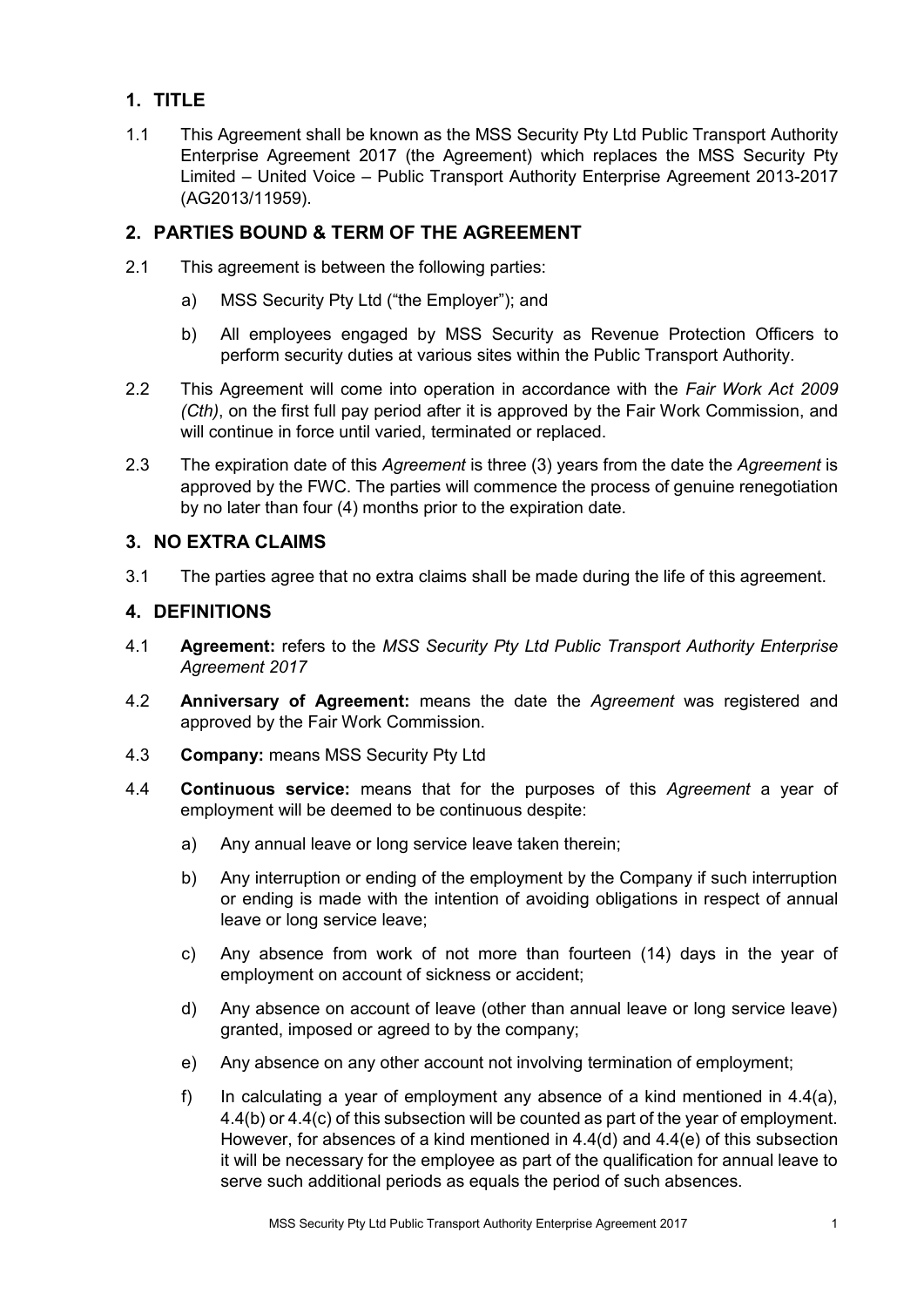- 4.5 **Continuous shift worker:** means a shift work employee who is rostered to work regularly on Sundays and public holidays or an employee who is rostered to work regularly over seven days per week.
- 4.6 **Employee:** means any employee who is a Level 1 Security Officer who is engaged as a Revenue Protection Officer.
- 4.7 **FW Act:** refers to the *Fair Work Act 2009* (Cth)
- 4.8 **FWC:** refers to the Fair Work Commission.
- 4.9 **IFA:** means Individual Flexibility Arrangement
- 4.10 **NES:** refers to the National Employment Standards
- 4.11 **Night span:** 0000 hours to 0600 hours and 1800 hours to 2400 hours throughout the period from 0000 hours Monday to 2400 hours Friday (excluding hours on a day that is a public holiday)
- 4.12 **Ordinary rate:** means the ordinary wages rate set out in section 35 (Schedule A Wage Rates).
- 4.13 **Overtime:** means additional hours worked outside rostered ordinary hours.
- 4.14 **Permanent night shift:** means work is performed during a night span (see 4.11) over the whole period of a roster cycle in which more than two thirds of the employee's ordinary shifts include ordinary hours between 0000 hours and 0600 hours.
- 4.15 **Week:** an employee's working week from Monday to Sunday.

#### <span id="page-4-0"></span>**5. FLEXIBILITY ARRANGEMENTS**

- 5.1 Notwithstanding any other provision of this *Agreement,* the Company and an Employee covered by the *Agreement* may agree to make an Individual Flexibility Arrangement (IFA) to vary the effect of terms of the *Agreement* if:
	- a) The *Agreement* deals with one (1) or more of the following matters:
		- i) Arrangements about when work is performed;
		- ii) Overtime rates;
		- iii) Penalty rates;
		- iv) Allowances;
		- v) Leave loading; and
	- b) The arrangement meets the genuine needs of the Company and the Employee in relation to 1 or more of the matters mentioned in 5.1(a); and
	- c) The arrangement is genuinely agreed to by the Company and the Employee.
- 5.2 The Company must ensure that the terms of the IFA:
	- a) Are about permitted matters under section 172 of the *FW* Act; and
	- b) Are not unlawful terms under section 194 of the *FW* Act; and
	- c) Result in the Employee being better off overall than the Employee would be if no arrangement was made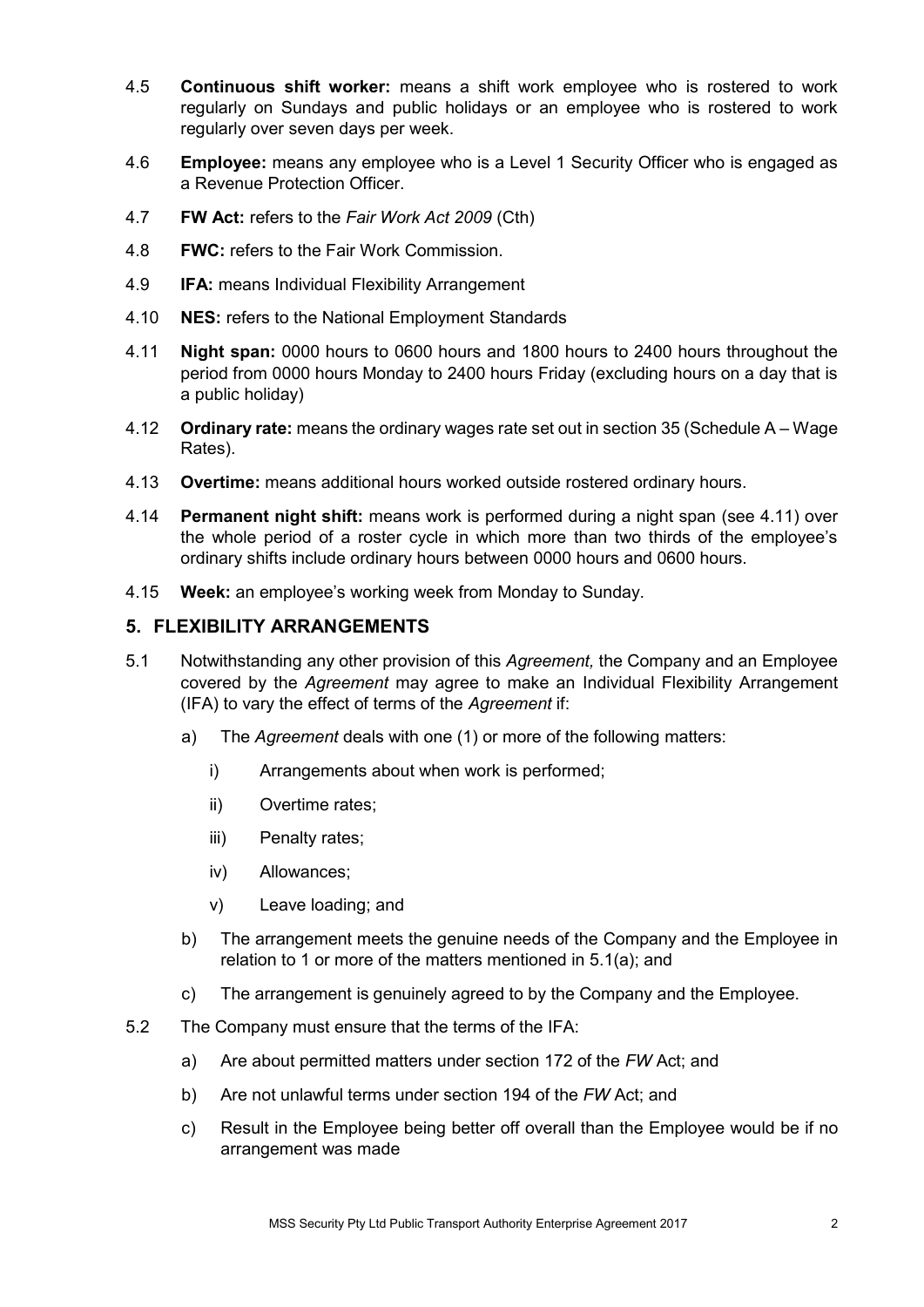- 5.3 The Company must ensure that the IFA:
	- a) Is in writing; and
	- b) Includes the name of the Company and the Employee; and
	- c) Is signed by the Company and the Employee and if the Employee is under 18 years of age, signed by a parent or guardian of the Employee; and
	- d) Includes details of:
		- i) The terms of the *Agreement* that will be varied by the arrangement; and
		- ii) How the arrangement will vary the effect of the terms; and
		- iii) How the Employee will be better off overall in relation to the terms and conditions of his or her employment as a result of the arrangement; and
	- e) States the day on which the arrangement commences.
- 5.4 The Company must give the Employee a copy of the IFA within 14 days after it is agreed to.
- 5.5 The Company or Employee may terminate the IFA:
	- a) By giving no more than 28 days written notice to the other party to the arrangement; or
	- b) If the Company and the Employee agree in writing at any time.

#### <span id="page-5-0"></span>**6. CONSULTATION AND INTRODUCTION OF CHANGE**

6.1 The parties to this *Agreement* confirm that they are committed to improved and effective consultation in the workplace. The parties agree that consultation will provide employees with an opportunity to participate fully in the decisions which impact on their working environment and conditions.

#### *Introduction of major change*

- 6.2 This term applies if the Company:
	- a) Has made a definite decision to introduce a major change to production, program, organisation, structure or technology in relation to its enterprise that is likely to have a significant effect on the Employees; or
	- b) Proposes to introduce a change to the regular roster or ordinary hours of work of Employees.

#### *Major change*

- 6.3 For a major change referred to in [paragraph](http://www.austlii.edu.au/au/legis/cth/consol_reg/fwr2009223/s3.31.html#paragraph) 6.2(a):
	- a) The Company must notify the relevant Employees of the decision to introduce the major change; and
	- b) Subsections 6.4 to 6.5 apply.
- 6.4 The relevant Employees may appoint a representative for the purposes of the procedures in this term.
- 6.5 If: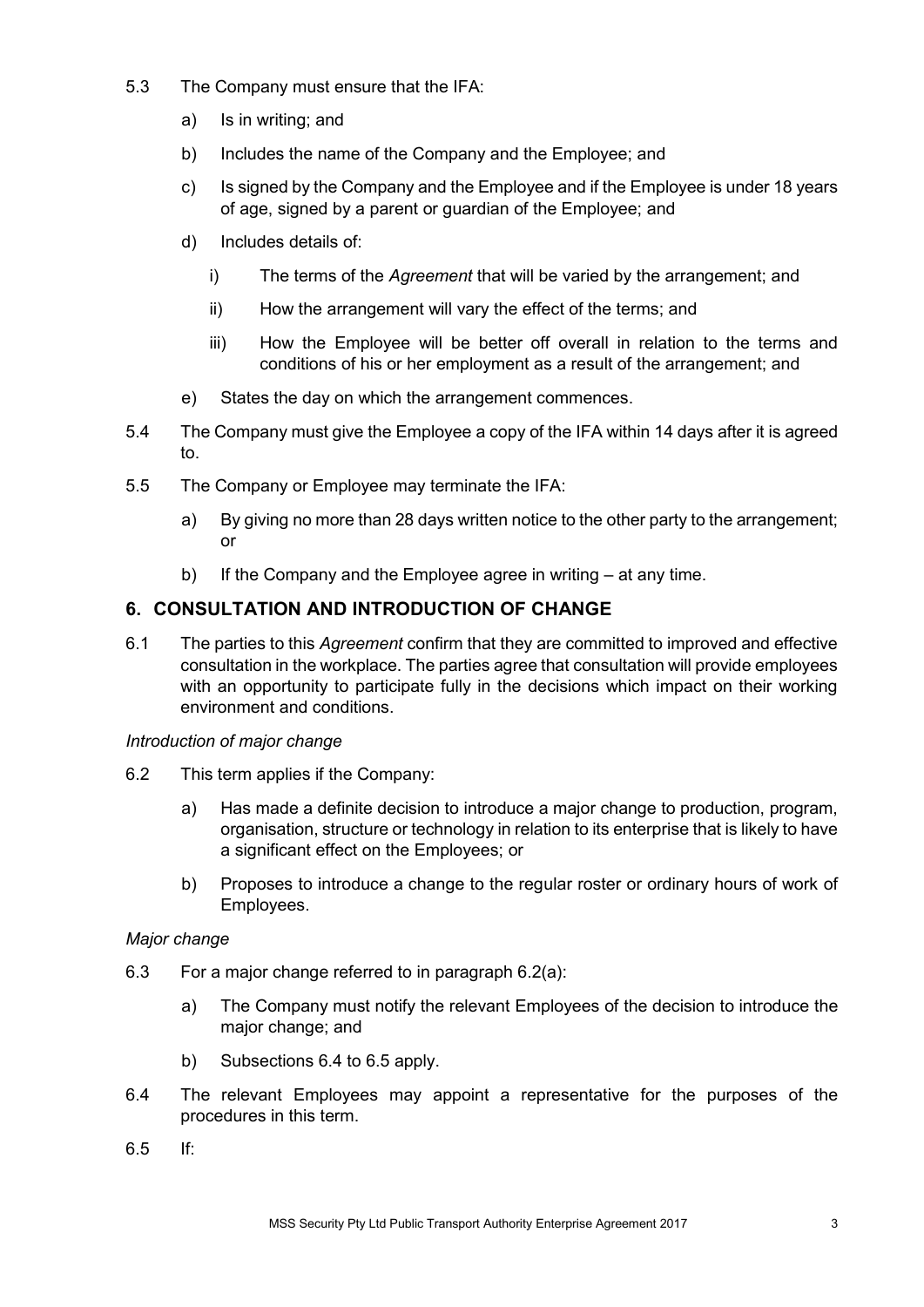- a) A relevant Employee appoints, or relevant Employees appoint, a representative for the purposes of consultation; and
- b) the Employee or Employees advise the Company of the identity of the representative;

the Company must recognise the representative.

- 6.6 As soon as practicable after making its decision, the Company must:
	- a) Discuss with the relevant Employees:
		- i) The introduction of the change; and
		- ii) The effect the change is likely to have on the Employees; and
		- iii) Measures the Company is taking to avert or mitigate the adverse effect of the change on the Employees; and
	- b) For the purposes of the discussion provide in writing, to the relevant Employees:
		- i) All relevant information about the change including the nature of the change proposed; and
		- ii) Information about the expected effects of the change on the Employees; and
		- iii) Any other matters likely to affect the Employees.
- 6.7 However, the Company is not required to disclose confidential or commercially sensitive information to the relevant Employees.
- 6.8 The Company must give prompt and genuine consideration to matters raised about the major change by the relevant Employees.
- 6.9 If a term in this Agreement provides for a major change to production, program, organisation, structure or technology in relation to the enterprise of the Company, paragraph 6.2(b) and subsections 6.4 and 6.6 are taken not to apply.
- 6.10 In this term, a major change is likely to have a significant effect on Employees if it results in:
	- a) The termination of the employment of Employees; or
	- b) Major change to the composition, operation or size of the Company's workforce or to the skills required of Employees; or
	- c) The elimination or diminution of job opportunities (including opportunities for promotion or tenure); or
	- d) The alteration of hours of work; or
	- e) The need to retrain Employees; or
	- f) The need to relocate Employees to another workplace; or
	- g) The restructuring of jobs.

#### *Change to regular roster or ordinary hours of work*

- 6.11 For a change referred to in 6.2(b):
	- a) The Company must notify the relevant Employees of the proposed change; and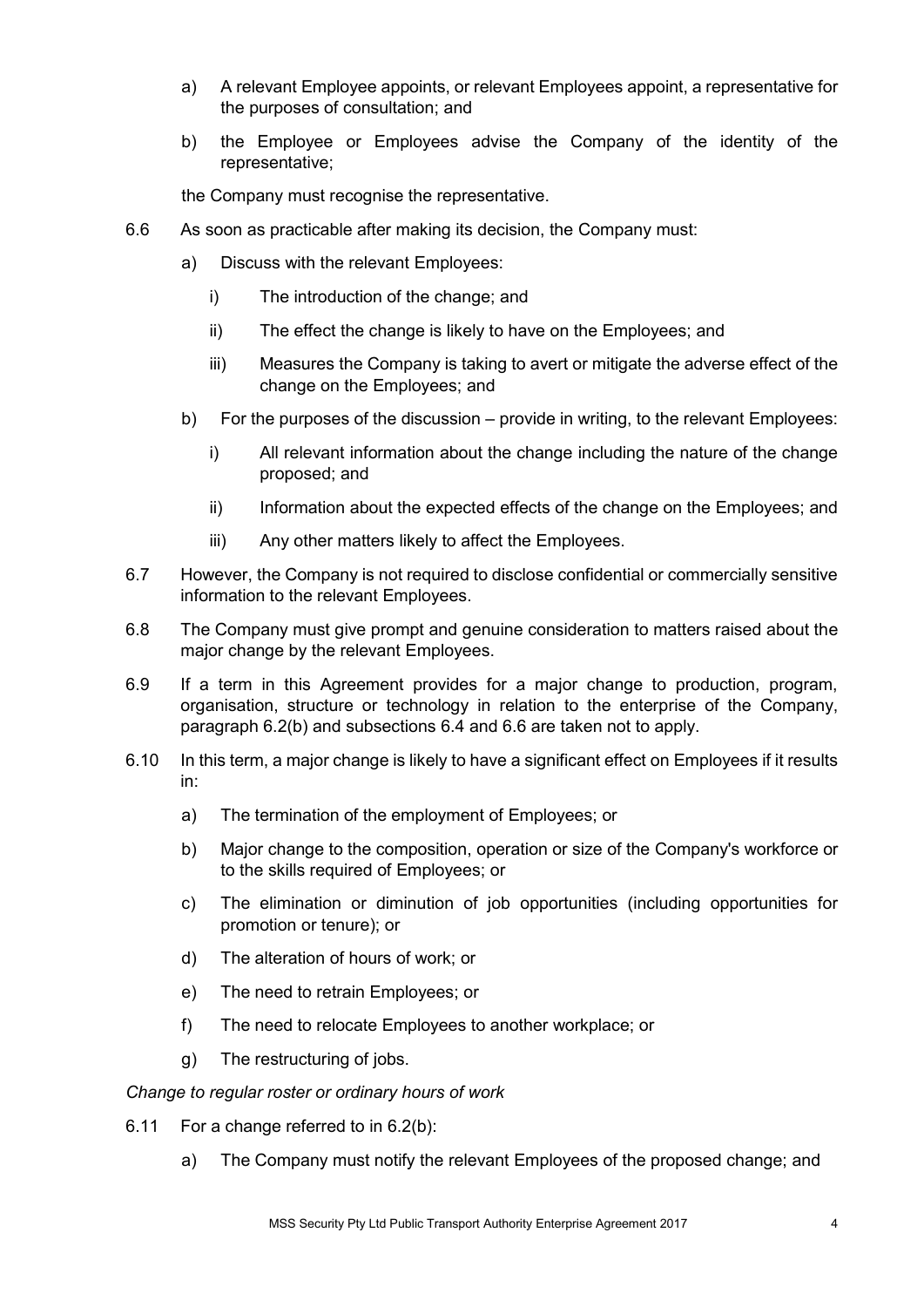- b) Subsections 6.12 to 6.16 apply.
- 6.12 The relevant Employees may appoint a representative for the purposes of the procedures in this term.
- 6.13 If:
	- a) A relevant Employee appoints, or relevant Employees appoint, a representative for the purposes of consultation; and
	- b) The Employee or Employees advise the Company of the identity of the representative;

the Company must recognise the representative.

- 6.14 As soon as practicable after proposing to introduce the change, the Company must:
	- a) Discuss with the relevant Employees the introduction of the change; and
	- b) For the purposes of the discussion provide to the relevant Employees:
		- i) All relevant information about the change, including the nature of the change; and
		- ii) Information about what the Company reasonably believes will be the effects of the change on the Employees; and
		- iii) Information about any other matters that the Company reasonably believes are likely to affect the Employees; and
	- c) Invite the relevant Employees to give their views about the impact of the change (including any impact in relation to their family or caring responsibilities).
- 6.15 However, the Company is not required to disclose confidential or commercially sensitive information to the relevant Employees.
- 6.16 The Company must give prompt and genuine consideration to matters raised about the change by the relevant Employees.
- 6.17 In this term:

*"relevant employees"* means the Employees who may be affected by a change referred to in subsection 6.2.

#### <span id="page-7-0"></span>**7. DISPUTE RESOLUTION PROCEDURE**

*Disputes relating to the Agreement or the NES*

- 7.1 If a dispute relates to:
	- a) A matter arising under the *Agreement;* or
	- b) The NES

This section sets out procedures to settle the dispute.

- 7.2 This *Agreement* will be read and interpreted in conjunction with the NES. Where there is an inconsistency between this *Agreement* and the NES, and the NES provides a greater benefit, the NES provision will apply to the extent of inconsistency.
- 7.3 An Employee who is a party to the dispute may appoint a representative for the purposes of the procedures of this section.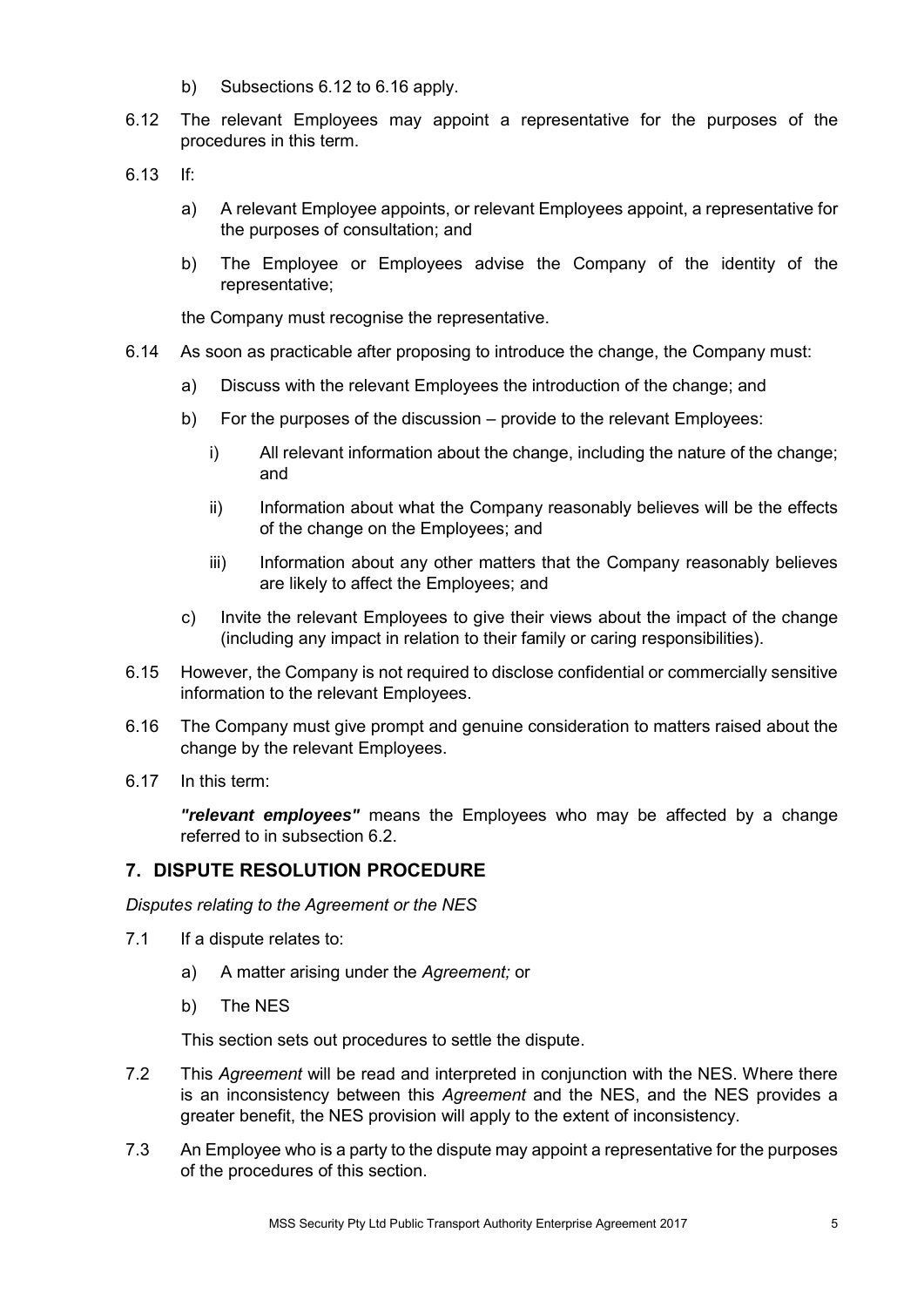- 7.4 In the first instance, the parties to the dispute must try to resolve the dispute at the workplace level, by discussions between the Employee or Employees and relevant supervisors and/or management
- 7.5 If the matter in dispute is still unresolved, the Employee or Employees and the Company will arrange further discussions involving more senior levels of management and/or a Human Resources representative (as appropriate)
- 7.6 If the matter remains unresolved, a party to the dispute may refer the matter to FWC.
- 7.7 The FWC may deal with the dispute in 2 stages:
	- a) The FWC will first attempt to resolve the dispute as it considers appropriate, including by mediation, conciliation, expressing an opinion or making a recommendation; and
	- b) If the FWC is unable to resolve the dispute at the first stage, the FWC may then:
		- i) Arbitrate the dispute; and
		- ii) Make a determination that is binding on the parties
		- iii) If FWC arbitrates the dispute, it may also use the powers that are available to it under the *FW Act*.
		- iv) A decision that FWC makes when arbitrating a dispute is a decision for the purpose of Div 3 of Part 5.1 of the *FW Act*. Therefore, an appeal may be made against the decision.
		- v) During any arbitration proceedings before FWC under this section, any party may choose to be represented by a legal practitioner
- 7.8 While the parties are trying to resolve the dispute using the procedures in this section:
	- a) An Employee must continue to perform his or her work as he or she would normally unless he or she has a reasonable concern about an imminent risk to his or her health or safety; and
	- b) An Employee must comply with a direction given by the Company to perform other available work at the same workplace, or at another workplace, unless:
		- i) The work is not safe; or
		- ii) Applicable occupational health and safety legislation would not permit the work to be performed; or
		- iii) The work is not appropriate for the Employee to perform; or
		- iv) There are other reasonable grounds for the Employee to refuse to comply with the direction.
- 7.9 The parties to the dispute agree to be bound by a decision made by Fair Work Commission in accordance with this term.
- 7.10 By agreement between the parties, some steps may be bypassed if necessary to achieve a speedy resolution of the matter in dispute.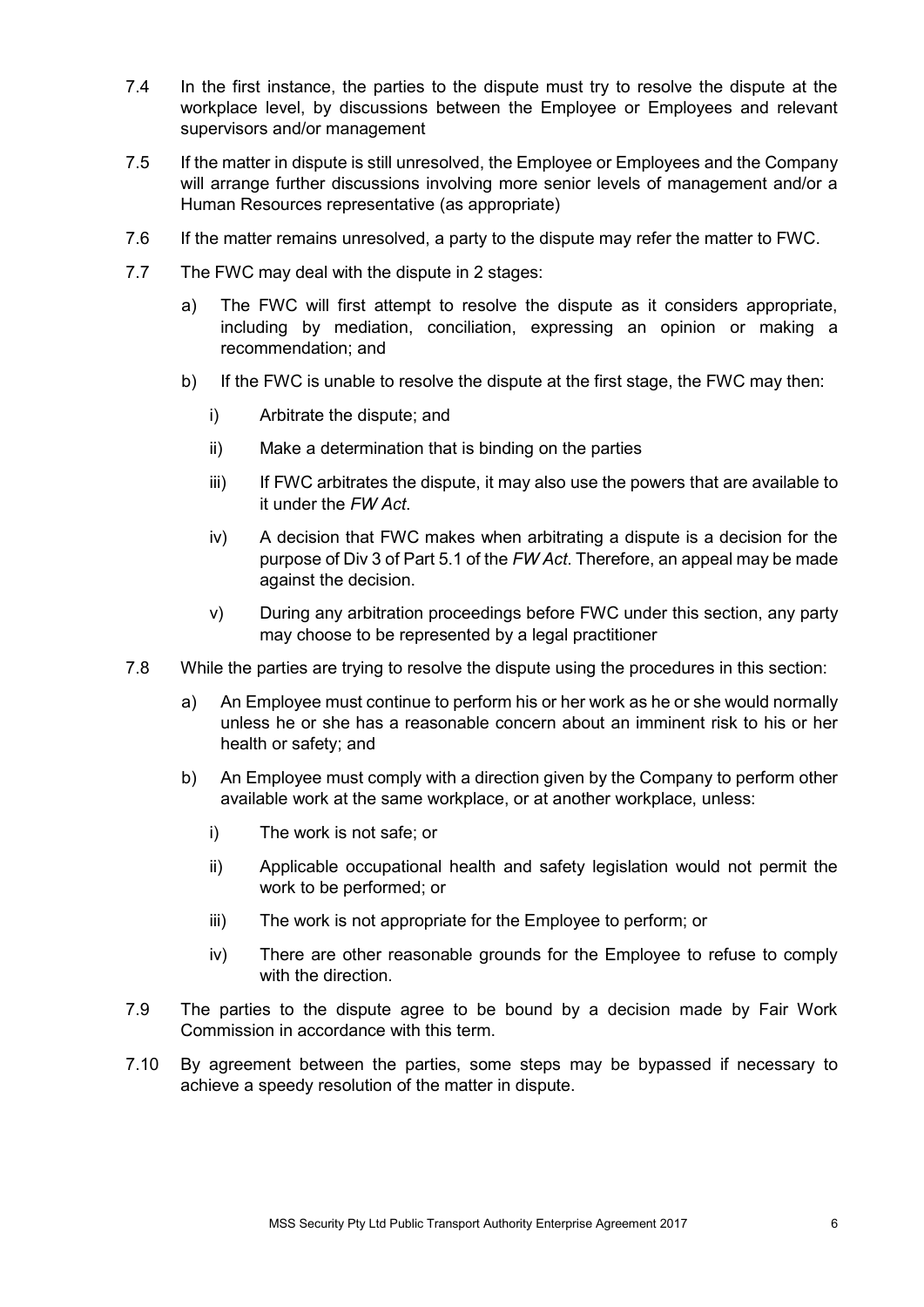#### *Redundancy disputes*

- 7.11 Subsections 7.12 and 7.13 impose additional obligations on the Company where the Company contemplates termination of employment due to redundancy and a dispute arises (a redundancy dispute).
- 7.12 Where a redundancy dispute arises, and if it has not already done so, the Company must provide affected Employees and the representative (if requested by any affected Employee) within 21 days of a dispute arising, relevant information including:
	- a) The reasons for any proposed redundancy;
	- b) The number and categories of workers likely to be affected; and
	- c) The period over which any proposed redundancies are intended to be carried out.
- 7.13 Where a redundancy dispute arises and discussions occur in accordance with this section the Company will, as early as possible, consult on measures taken to avert or to minimise any proposed redundancies and measures to mitigate the adverse effects of any proposed redundancies on the Employees concerned.

#### <span id="page-9-0"></span>**8. TERMINATION**

#### *Notice of termination by Company*

8.1 In order to terminate the employment of an Employee the Company must give to the employee the period of notice specified in the table below:

| <b>Period of Continuous Service</b>                     | <b>Period of Notice</b> |
|---------------------------------------------------------|-------------------------|
| One year or less                                        | One week                |
| Over one year and up to the completion of three years   | Two weeks               |
| Over three years and up to the completion of five years | Three weeks             |
| Over five years of completed service                    | Four weeks              |

- 8.2 Employees over 45 years of age at the time of the giving of the notice, who have no less than two years continuous service, are entitled to an additional one (1) weeks' notice.
- 8.3 Payment in lieu of the prescribed notice in subsection 8.1 must be made if the appropriate notice period is not required to be worked, provided that employment may be terminated by the Employee working part of the required period of notice and by the Company making payment for the remainder of the period of notice.
- 8.4 The required amount of payment in lieu of notice must equal or exceed the total of all amounts that, if the Employee's employment had continued until the end of the required period of notice, the Company would have become liable to pay to the Employee because of the employment continuing during that period. That total must be calculated on the basis of:
	- a) The Employee's ordinary hours of work (even if not standard hours); and
	- b) The amounts ordinarily payable to the Employee in respect of those hours, including (for example) allowances, loading and penalties; and
	- c) Any other amounts payable under the Employee's contract of employment.
	- d) The period of notice in this section does not apply:
		- i) In the case of dismissal for serious misconduct;
		- ii) In the case of employee repudiation of the employment contract;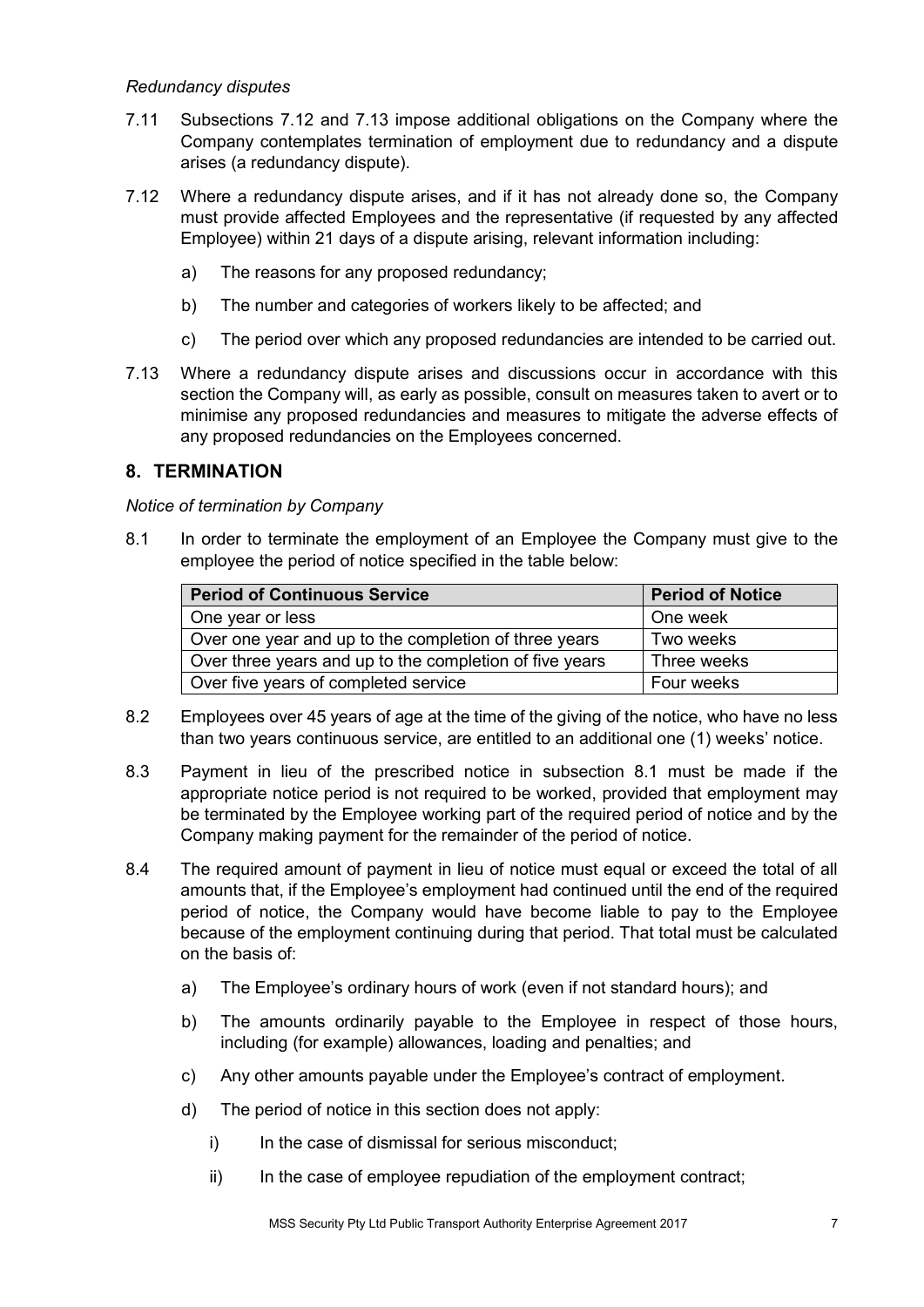- iii) To employees engaged for a specific period of time or for a specific task or tasks;
- iv) To trainees whose employment under a traineeship agreement or an approved traineeship is for a specified period or is, for any other reason, limited to the duration of the agreement; or
- v) To casual employees.

#### *Notice of termination by an Employee*

- 8.5 The notice of termination required to be given by an Employee is the same as that required of the Company, except that there is no requirement on the Employee to give additional notice based on the age of the employee concerned (per subsection 8.2).
- 8.6 If an Employee fails to give the notice specified in subsection 8.1, the Company has the right to withhold monies due to the Employee to a maximum amount equal to the amount the Employee would have received under subsection 8.1.

#### *Job search entitlement*

8.7 Where the Company has given notice of termination to an Employee, an Employee shall be allowed up to 1 day time off without loss of pay for the purpose of seeking other employment. The time off shall be taken at times that are convenient to the Employee after consultation with the Company.

#### <span id="page-10-0"></span>**9. REDUNDANCY**

#### *Definitions*

- 9.1 **Business**: includes trade, process, business or occupation and includes part of any such business.
- 9.2 **Redundancy:** an Employee is entitled to redundancy pay if their employment is terminated by the Company because the Company no longer requires their job to be done by anyone except where this is due to the ordinary and customary turnover of labour (the 'OCTL Exception') or because of insolvency or bankruptcy of the Company. Termination or job loss due to the loss of a contract or to a variation of a contract resulting in a staffing reduction is usually part of the ordinary and customary turnover of labour within the Company and it is the Company's long standing practice to rely on the OCTL Exception in these circumstances. Where the Company is able to rely on the OCTL Exception, no redundancy pay will apply.
- 9.3 **Week's pay**: means the ordinary time rate of pay for the employee concerned. Provided that such rate shall exclude:
	- a) Overtime;
	- b) Penalty rates;
	- c) Disability allowances;
	- d) Shift allowances;
	- e) Special rates;
	- f) Fares and travelling time allowances;
	- g) Bonuses; and
	- h) Any other ancillary payments of a like nature.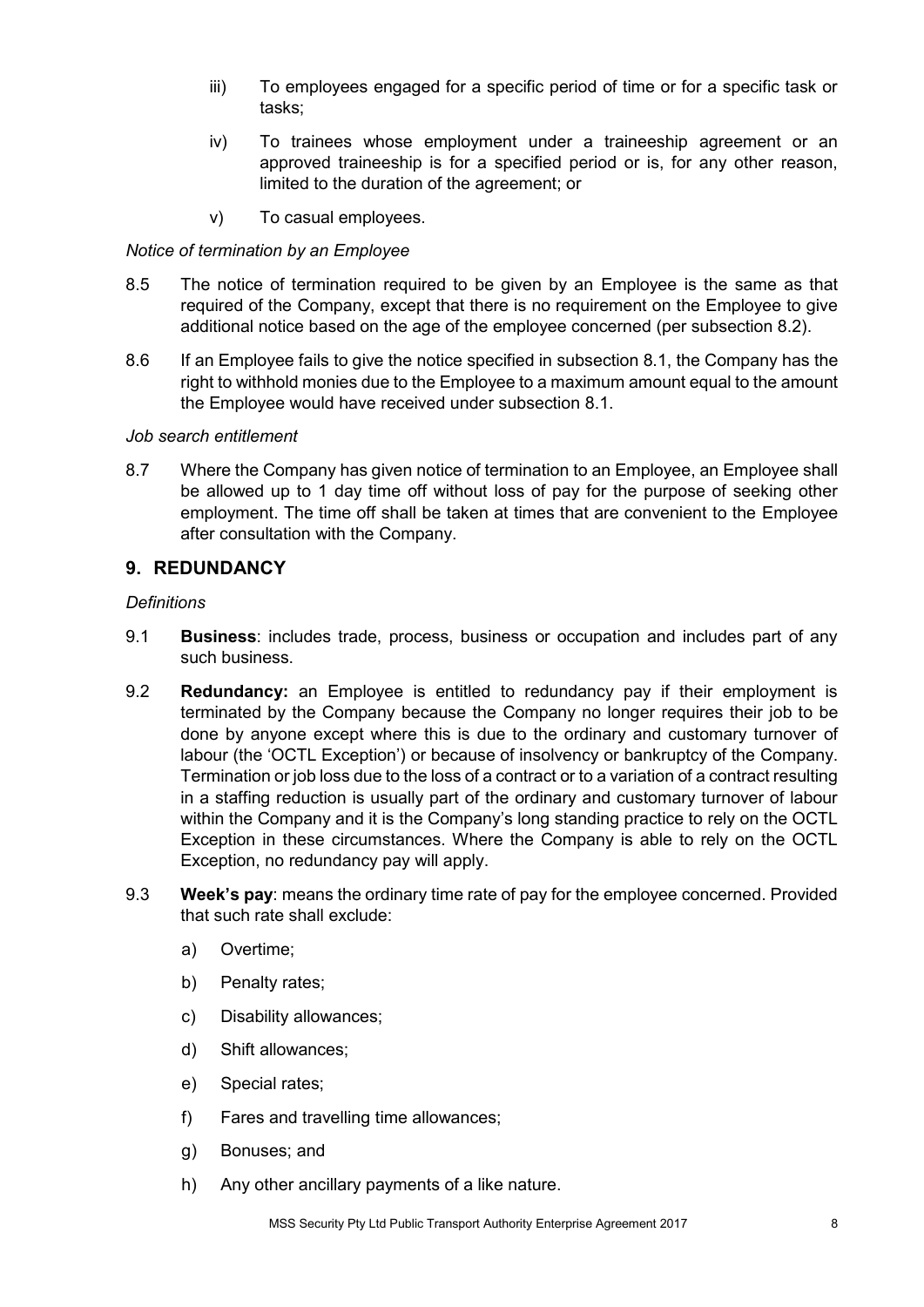9.4 **Transmission:** includes transfer, conveyance, assignment or succession whether by agreement or by operation of law and transmitted has a corresponding meaning.

#### *Transfer to lower paid duties*

9.5 Where an Employee is transferred to lower paid duties by reason of redundancy the same period of notice must be given as the Employee would have been entitled to if the employment had been terminated and the Company may at the Company's option, make payment in lieu thereof of an amount equal to the difference between the former ordinary rate of pay and the new ordinary time rate for the number of weeks of notice still owing.

#### *Redundancy pay*

9.6 An Employee whose employment is terminated by reason of redundancy is entitled to the following amount of redundancy pay in respect of a period of continuous service:

| <b>Period of Continuous Service</b>       | <b>Redundancy Pay</b> |  |  |
|-------------------------------------------|-----------------------|--|--|
| Less than 1 year                          | Nil                   |  |  |
| 1 year and less than 2 years              | 4 weeks' pay*         |  |  |
| 2 years and less than 3 years             | 6 weeks' pay          |  |  |
| 3 years and less than 4 years             | 7 weeks' pay          |  |  |
| 4 years and less than 5 years             | 8 weeks' pay          |  |  |
| 5 years and less than 6 years             | 10 weeks' pay         |  |  |
| 6 years and less than 7 years             | 11 weeks' pay         |  |  |
| 7 years and less than 8 years             | 13 weeks' pay         |  |  |
| 8 years and less than 9 years             | 14 weeks' pay         |  |  |
| 9 years and less than 10 years            | 16 weeks' pay         |  |  |
| 10 years and over                         | 12 weeks' pay         |  |  |
| * Week's pay is defined in subsection 9.3 |                       |  |  |

#### *Employee leaving during notice period*

9.7 An Employee given notice of termination in circumstances of redundancy may terminate his or her employment during the period of notice set out in subsection 8.1. In this circumstance the Employee will be entitled to receive the benefits and payments they would have received under this subsection had they remained with the Company until the expiry of the notice, but will not be entitled to payment in lieu of notice.

#### *Alternative employment*

- 9.8 An Employee is not entitled to redundancy pay if the Company obtains an offer of acceptable alternative employment for the Employee. "Acceptable alternative employment" means:
	- a) employment with another Company, on terms and conditions which are substantially similar and no less favourable, considered on an overall basis, than the terms and conditions applicable to the Employee at the time of the redundancy (taking into account the location of the new employment and the Employee's resultant travel time);
	- b) employment with the Company, on terms and conditions which are substantially similar and no less favourable, considered on an overall basis, than the terms and conditions applicable to the Employee at the time of the redundancy (taking into account the location of the new employment and the employee's resultant travel time), provided that: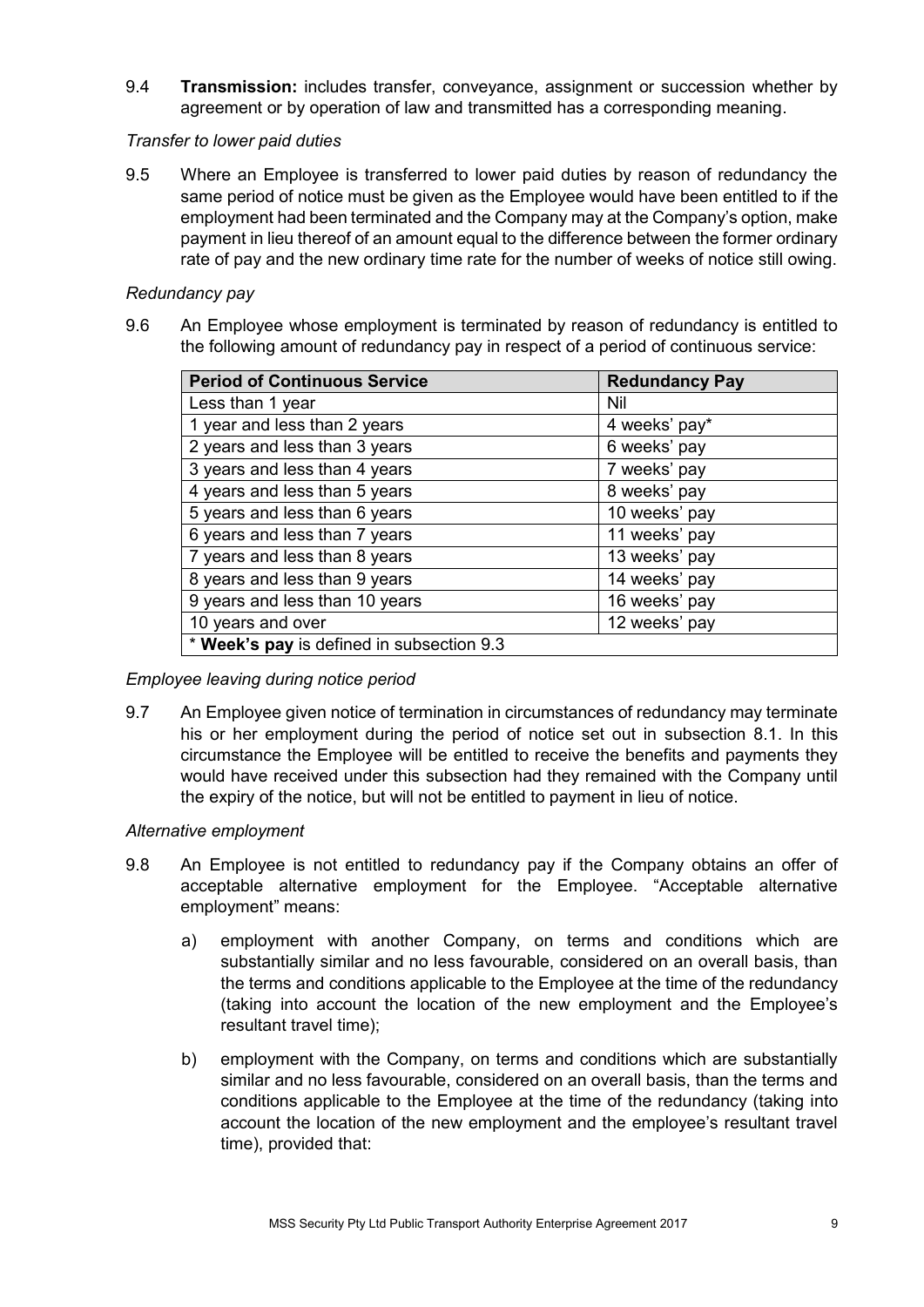- i) the terms and conditions include recognition of continuous service for the employee's entire period of service with the Company.
- 9.9 An Employee is not entitled to redundancy pay if the Company obtains an offer of acceptable alternative employment for the Employee, but the Employee rejects the offer.

#### *Job search entitlement*

- 9.10 During the period of notice of termination given by the Company in accordance with subsection 8.1, an Employee shall be allowed up to 1 days' time off without loss of pay during each week of notice for the purpose of seeking other employment.
- 9.11 If the Employee has been allowed paid leave for more than 1 day during the notice period for the purpose of seeking other employment, the Employee shall, at the request of the Company, be required to produce proof of attendance at an interview or he or she shall not receive payment for the time absent. For this purpose a statutory declaration will be sufficient.
- 9.12 The job search entitlement under this section applies in lieu of the provisions of subsection 8.7.

#### *Employees exempted*

- 9.13 Subsections 9.1 9.12 do not apply to:
	- a) Employees terminated as a consequence of serious misconduct that justifies dismissal without notice;
	- b) Probationary Employees;
	- c) Trainees (other than an apprentice) to whom a training arrangement applies;
	- d) Employees engaged for a specific period of time or for a specified task or tasks; or
	- e) Casual Employees.

#### *Transmission of business*

- 9.14 The provisions of this subsection are not applicable where a business is before or after the date of this *Agreement*, transmitted from an employer (in this subsubsection called the transmittor) to another employer (in this subsubsection called the transmittee), in any of the following circumstances:
	- a) Where the Employee accepts employment with the transmittee which recognises the period of continuous service which the Employee had with the transmittor and any prior transmittor to be continuous service of the Employee with the transmittee; or
	- b) Where the Employee rejects an offer of employment with the transmittee:
		- i) In which the terms and conditions are substantially similar and no less favourable, considered on an overall basis, than the terms and conditions applicable to the Employee at the time of ceasing employment with the transmittor; and
		- ii) Which recognises the period of continuous service which the Employee had with the transmittor and any prior transmittor to be continuous service of the Employee with the transmittee.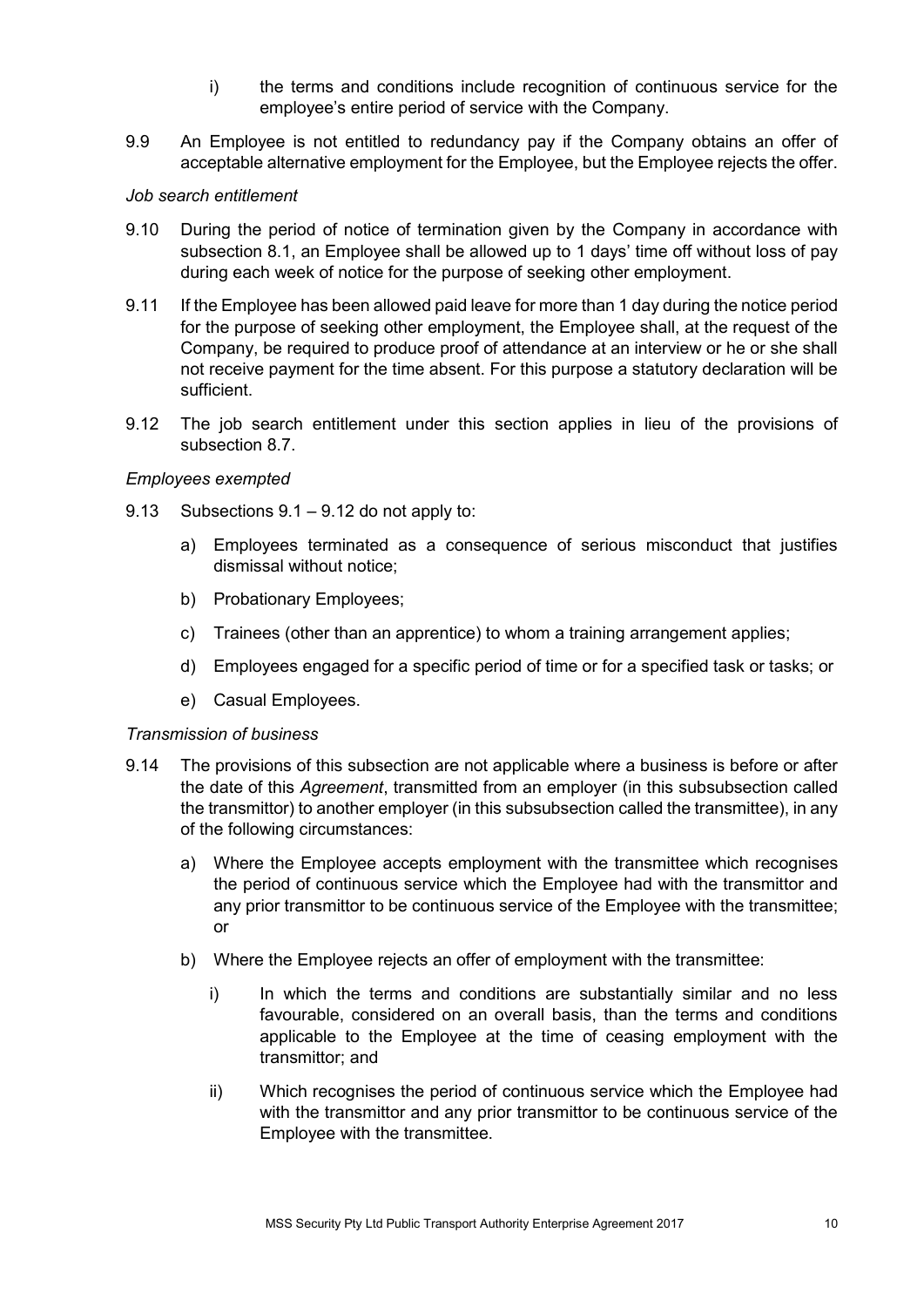#### <span id="page-13-0"></span>**10.ABANDONMENT OF EMPLOYMENT**

- 10.1 No action shall be taken pursuant to section 10 until all reasonable efforts have been made to inquire into the reason for the Employee's absence and the reasonableness of the response has been taken into account.
- 10.2 An Employee, other than an Employee who is on leave which is authorised by the Company under the provisions of this Agreement, will be taken to have abandoned their employment if they are absent from work for a period in excess of three (3) consecutive rostered shifts without approval.
- 10.3 Abandonment in this manner constitutes termination of employment at the initiative of the employee and will be progressed under the provisions of section 8 (Termination), with the final day of employment taken to be the last day worked or the last day of authorised absence.

#### <span id="page-13-1"></span>**11.DISCIPLINARY MATTERS**

- 11.1 In the event of alleged misconduct or neglect of duty, the Company will investigate the matter and give Employees an opportunity to respond to allegations
- 11.2 The process to be followed may vary on a case-by-case basis, however will involve the following components:
	- a) Initial request for information and facts of what occurred and all information initially assessed. This may require the Company to communicate with Employees involved in an incident or witness to a matter, including the person(s) whom allegations may be made against. It may also require initial statements to be provided by relevant Employees or other relevant persons
	- b) Notification of concerns or formal allegations will be provided to the Employee(s)
	- c) The Employee(s) will be given an opportunity to respond either in writing, verbally or both
	- d) If required, an Employee(s) will be invited to attend a formal meeting or interview to discuss the concerns or allegations made against them
	- e) On review of all information available and gathered throughout the process, the Company will conclude the investigation into the matter and communicate their findings to the Employee(s)
		- i) Final outcomes and findings may be delivered at a scheduled meeting or, if required, after the scheduled meeting.
- 11.3 Throughout the investigation process and depending on the circumstances, an Employee may:
	- a) Continue to work their usual role
	- b) Be stood down with pay
	- c) Placed on alternate duties
- 11.4 Should a formal meeting or interview be required as referred to in paragraph 11.2(d), an Employee may request for a support person to be present. The role of a support person is to provide support and assistance to the Employee, provided that support and assistance does not disrupt the meeting or impede the Company's ability to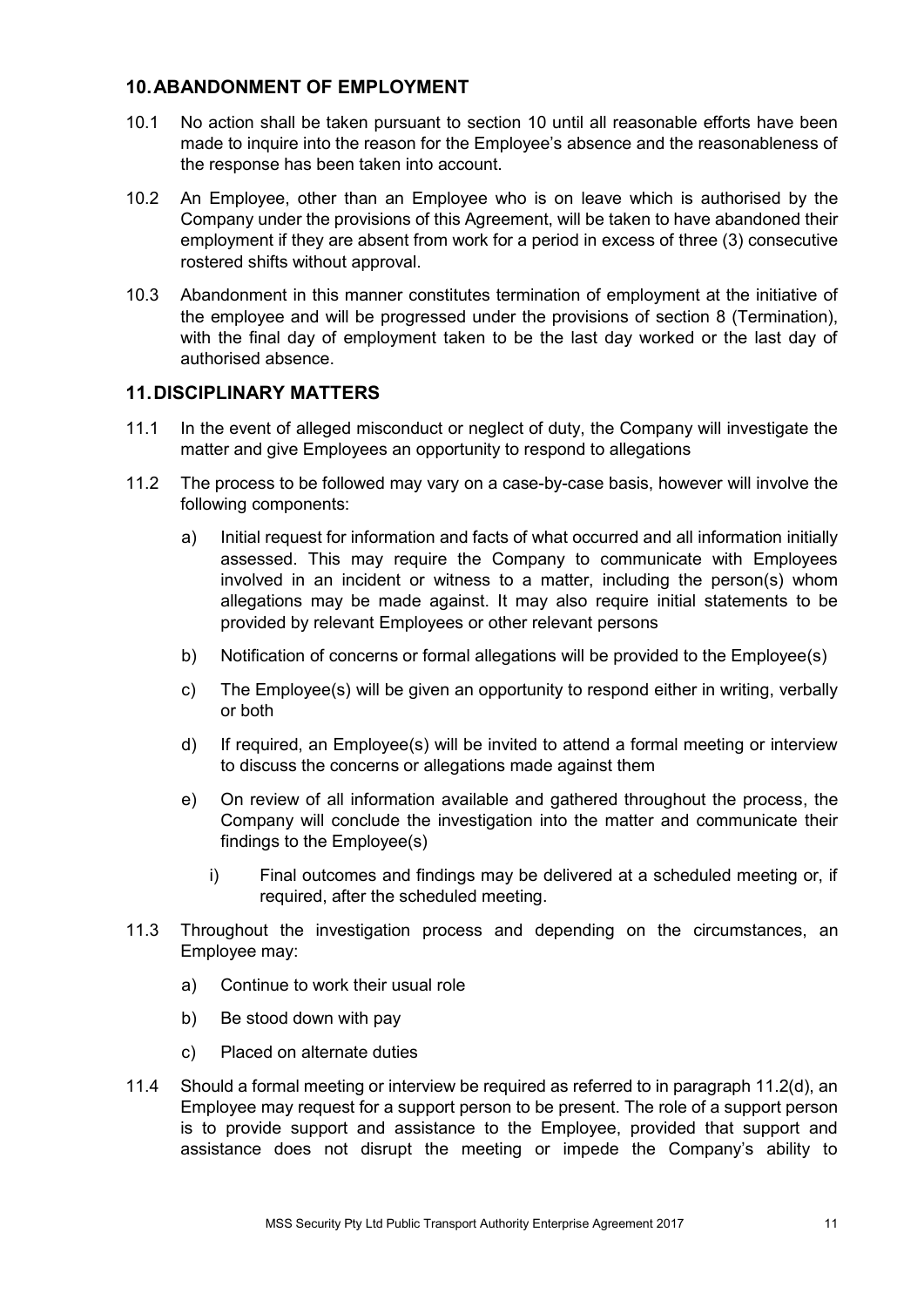communicate directly with the Employee, however a support person's role is not to present or act as an advocate on the Employee's behalf.

- 11.5 In circumstances where an Employee has been stood down with pay for alleged misconduct or neglect of duty, at the Employee's request, an employee representative will be given an opportunity to represent the interests of the affected Employee.
- 11.6 Disciplinary outcomes may include (but are not limited to):
	- a) Written warning
	- b) Demotion
	- c) Transfer to alternate location within the scope of the Company's contract with the PTA
	- d) Transfer to alternate location outside the scope of the Company's contract with the PTA
	- e) Dismissal with or without notice depending on the misconduct and findings

#### <span id="page-14-0"></span>**12.UNIFORMS**

#### *Definitions*

- 12.1 **New Employee**: refers to a person who commences employment after the effective date of *the Agreement*
- 12.2 **Existing Employee**: refers to a person who was employed and covered by the *MSS Security Pty Limited – United Voice – Public Transport Authority Enterprise Agreement 2013-2017* or commenced employment prior to the *Agreement* coming into effect

#### *Uniform Allocation*

- 12.3 The required uniform to be worn by Employees covered by this *Agreement* will be issued by the Company and shall consist of:
	- a) 5 x shirts;
	- b) 2 x pairs of cargo pants;
	- c) 1 x jumper;
	- d) 1 x jacket;
	- e) 1 x inner belt; and
	- f) 1 x rig belt
- 12.4 All New Employees will be issued the uniform items listed in subsection 12.3 at the commencement of their employment
- 12.5 All Existing Employees will be issued cargo pants based on fair wear and tear of their existing Company issued uniform on a one for one basis
- 12.6 For part time or casual Employees, the required uniform shall be issued on a pro rata basis in accordance with subsections 12.4 and 12.5.
- 12.7 Issued uniform items will at all times remain the property of the Company.
- 12.8 Where practicable, the Company shall arrange for the delivery of uniforms to the Employee's work site, and for fittings to occur on site. Where such arrangements cannot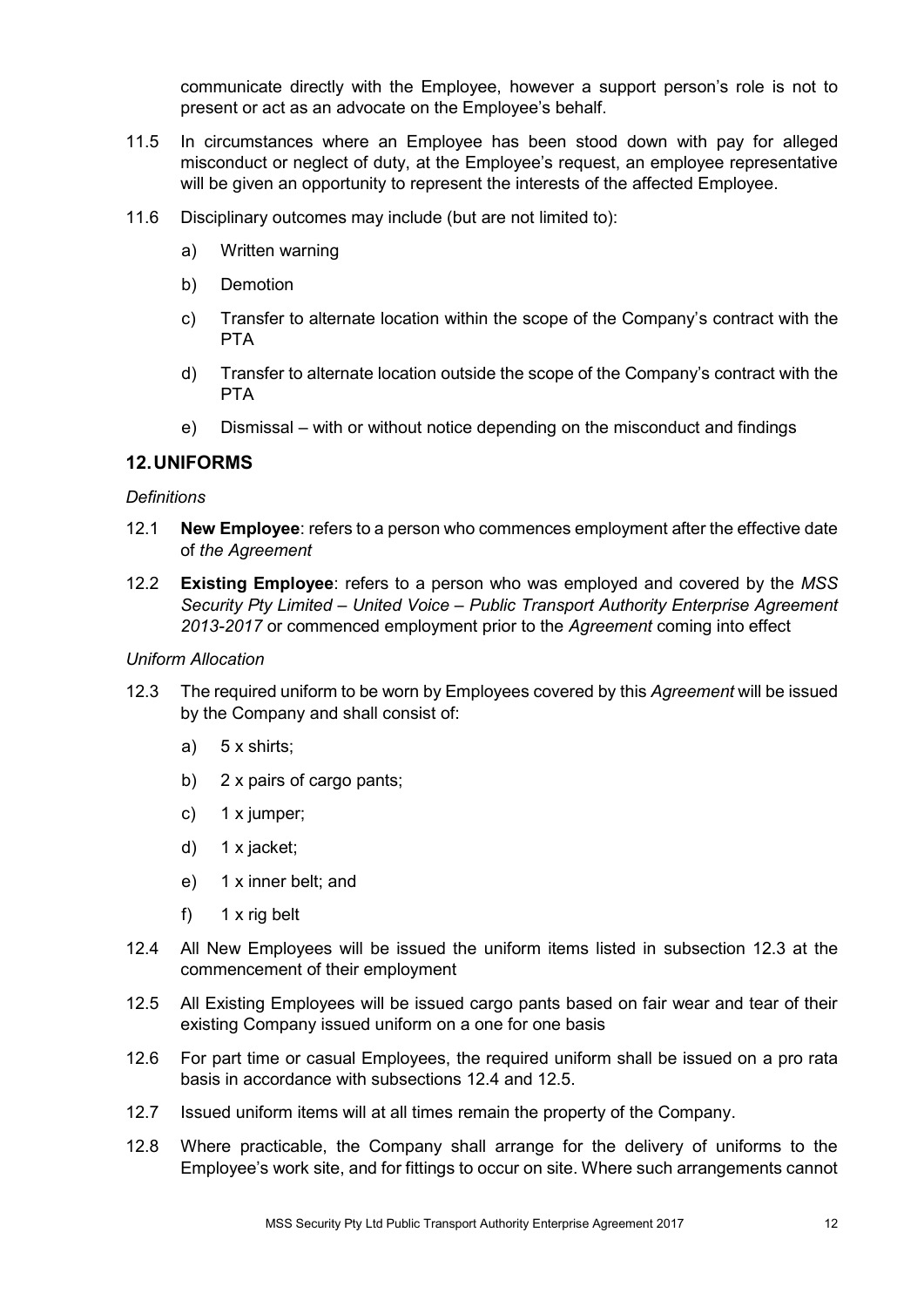be made, it shall be the Employee's responsibility to pick up replacement articles of uniform from a location nominated by the Company and ensure they attend the nominated location for fittings to occur.

- 12.9 Items of the uniform will be replaced by the Company having regard to fair wear and tear on a one for one basis.
- 12.10 In the event that loss or damage caused by negligence or abuse by the Employee occurs to such uniform items, the items will be replaced by the Company, the cost of which may be recovered from the Employee, to the extent permitted by law. The recoverable amount will be equivalent to the cost of that item, however the maximum amount that any Employee shall be liable for will be \$150.00 on any single occasion.
- 12.11 Failure by the Employee to return uniforms in a clean state on termination will result in the reasonable cost of laundering the uniform to a maximum of \$30.00, to be withheld from any termination payments due to the Employee.
- 12.12 Failure of an Employee to return an item(s) of supplied uniform will result in the cost of that item(s) of uniform being withheld from their termination pay. The amount withheld will be equivalent to the cost of that item(s), however, the maximum that any Employee shall be liable for will be \$300.00.

#### <span id="page-15-0"></span>**13.TRAINING & LICENCES**

#### *Training*

- 13.1 Training is an important and integral part of our ongoing relationship with Employees.
- 13.2 Employees will undertake training from time to time in relation to enhancing or broadening their work skills as required by the Company and/or the Client. All training conducted when not rostered on site will be paid for at the ordinary rate of pay.
- 13.3 Employees engaged under this Agreement as Revenue Protection Officers shall be trained in conflict resolution before commencing duties.

#### *Security Licence*

- 13.4 Employees engaged under this Agreement as Revenue Protection Officers are required to hold a relevant security licence and current first aid certificate in accordance with the *Security and Related Activities (Control) Act 1996* (WA) as amended from time to time*.*
- 13.5 Any Employee, whose security licence expires or is cancelled in accordance with the provisions of the above mentioned Act or any other applicable legislation, will be deemed to have breached the employment agreement.
- 13.6 In the event that an Employee's security licence has expired, the Employee will be stood down without pay until they hold and present a valid and current security licence. Employees are required to provide the Company with a copy of their valid and current security licence.
- 13.7 In the event that an employee does not renew their security licence, their security licence is cancelled and/or they fail to provide evidence of a valid and current security licence as requested by the Company, their employment may be terminated by the Company in accordance with the provisions of section 8 (Termination) of this *Agreement*.

#### *First Aid Certificate*

13.8 Any Employee whose first aid certificate expires will not be entitled to receive the first aid allowance specified in subsection 22.1 of this *Agreement* until such time as the first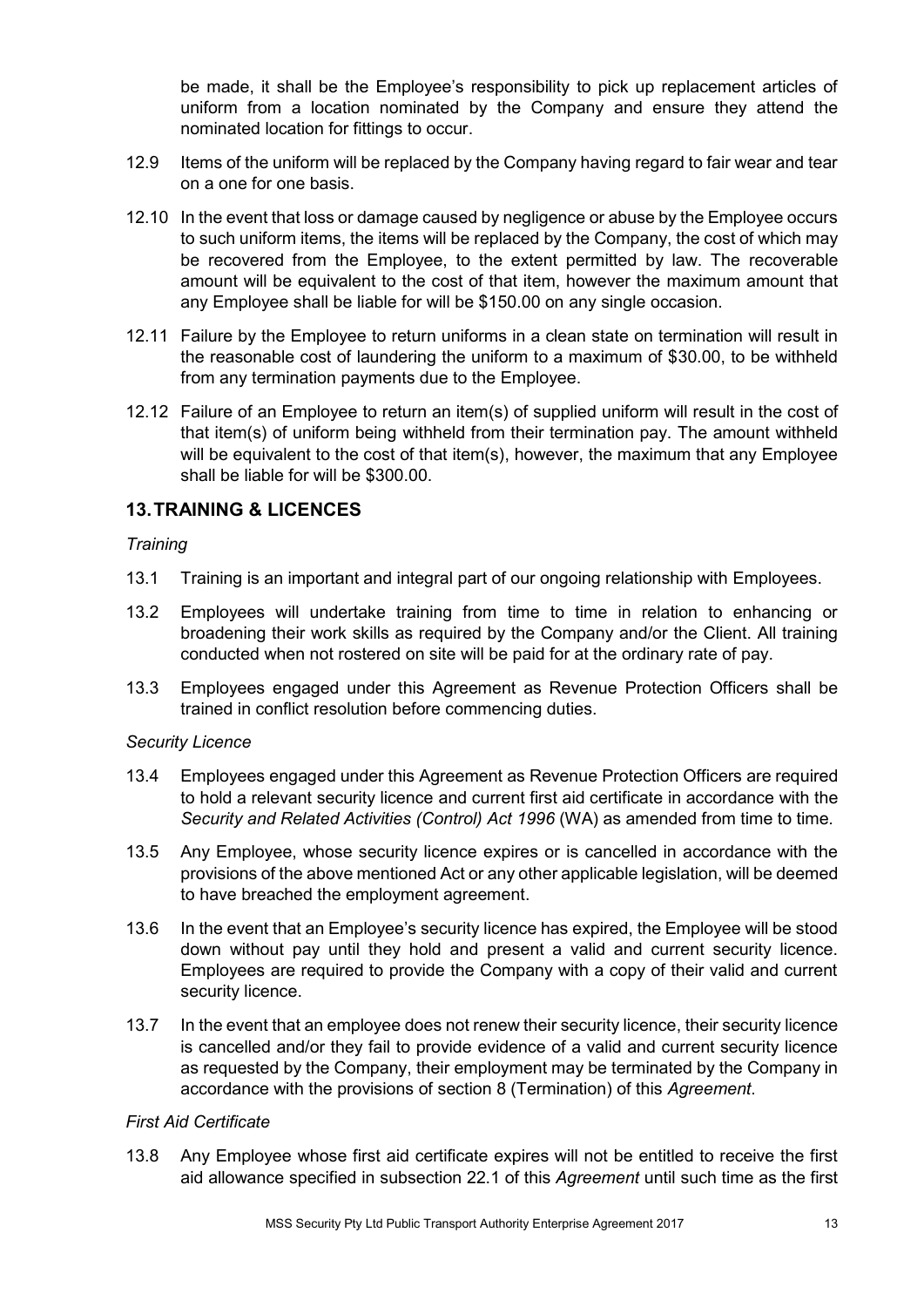aid qualification is renewed and a copy of the renewed certificate is provided to the Company.

- 13.9 Any Employee, whose first aid certificate expires will be deemed to have breached the employment agreement.
- 13.10 In the event that an Employees first aid certificate has expired, the Employee will be stood down without pay until they hold and present a valid and current first aid certificate. Employees are required to provide the Company with a copy of their valid and current first aid certificate.
- 13.11 In the event that an employee does not renew their first aid certificate and/or fail to provide evidence of their renewed first aid certificate as requested by the Company, their employment may be terminated by the Company in accordance with the provisions of section 8 (Termination) of this *Agreement*.

#### *Driver Licence*

- 13.12 Any Employee required to conduct security duties in a motor vehicle is required at all times to hold a valid driver licence to operate a motor vehicle on public roadways.
- 13.13 Any Employee required to use or conduct security duties in a motor vehicle and whose driver's licence is suspended, cancelled or revoked may be redeployed into alternate duties at that site or at an alternate MSS Security site as prescribed by subsections 14.6 and 14.7 (Transfers), provided that;
	- a) Such offers of redeployment shall at all times be subject to the operational requirements of the Company and;
	- b) If all reasonable efforts made for redeployment are unsuccessful, whether due to operational reasons or offers being declined by the employee, then the employee, by force of loss of the required licence, will be deemed to have breached the employment agreement and their employment will be terminated by the Company in accordance with section 8 (Termination) of this *Agreement*.

#### <span id="page-16-0"></span>**14.CONTRACT OF EMPLOYMENT**

- 14.1 Employees working under this *Agreement* may be engaged in any one of the following categories.
- 14.2 Permanent (full time or part time)
	- a) **A permanent full time employee:** means an Employee who works an average of thirty eight (38) ordinary hours per week as prescribed by subsection 15.2.
	- b) **A permanent part time employee:** means an Employee who is allocated ordinary hours less than 38 hours per week, who works on a regular roster and receives, on a pro rata basis, equivalent pay and conditions to those of full time employees who do the same kind of work.
- 14.3 Casual
	- a) **A casual employee:** mean an Employee who is engaged and paid as such but will not include a part time or full time employee.
	- b) Casual Employees will be paid the rates as defined in section 35 (Schedule  $A -$ Wage Rates).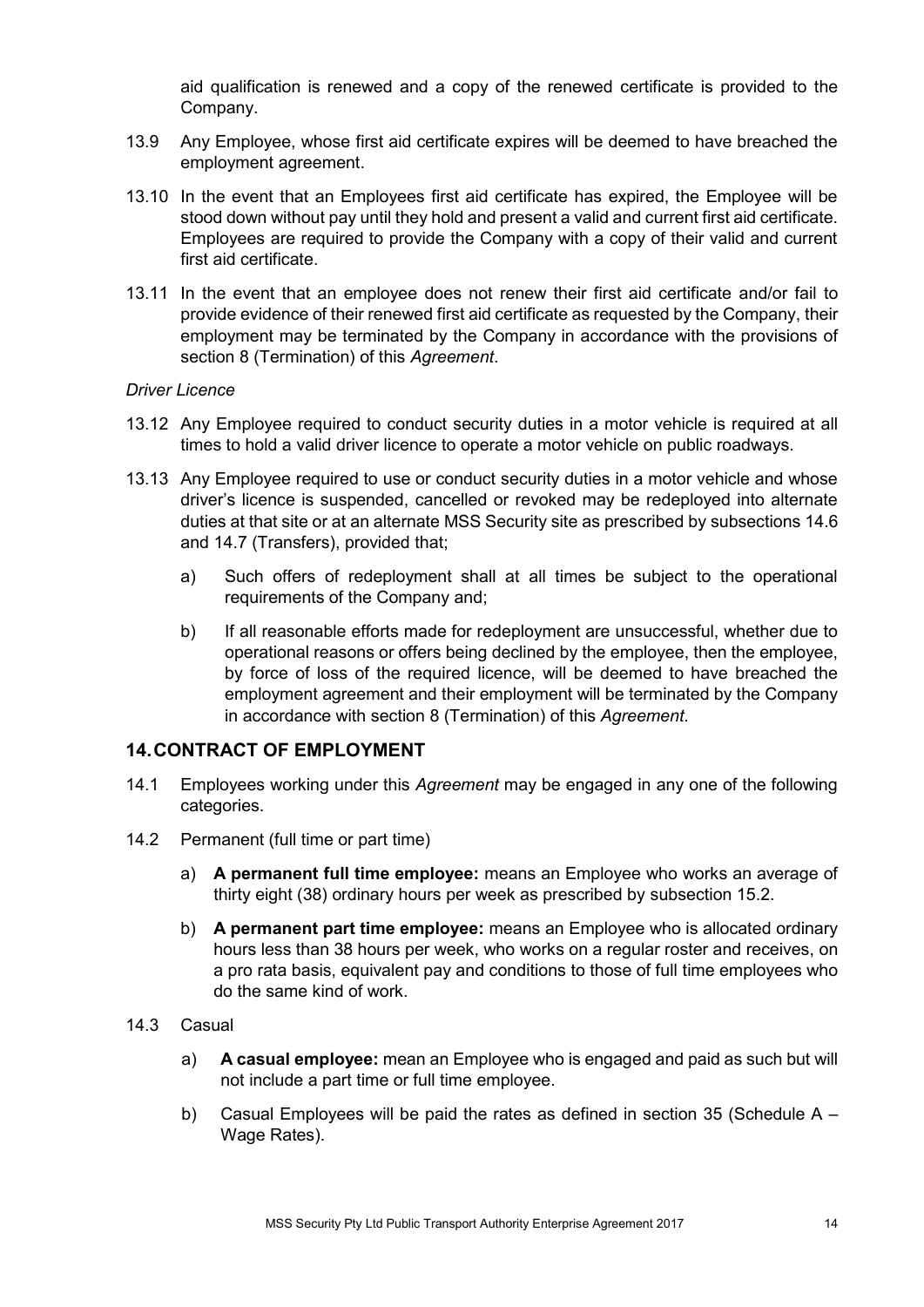#### *Probationary period*

- 14.4 An Employee shall, in the first instance, commence and remain on probation for a period of three (3) months.
- 14.5 The Company reserves the right to extend an Employees probationary period by up to a further 3 months in circumstances where the Employees performance is deemed by the Company to be unsatisfactory

#### *Transfers*

- 14.6 The parties acknowledge that the Company may transfer an Employee from any site to another site or to the awaiting assignment pool in response to a client's request, poor performance or operational requirements of the business which may also include a site external to the PTA contract.
- 14.7 In circumstances where an Employee is removed from the PTA site(s) or contract, this Agreement will no longer apply to the Employee and their pay and conditions will be outlined by the relevant industrial instrument as applicable to the new site or post.
- 14.8 The Company undertakes to consider an Employee's family and financial responsibilities (as much as is operationally possible) when being transferred to a new site.

#### <span id="page-17-0"></span>**15.ORDINARY HOURS OF WORK**

15.1 The ordinary hours of work are 38 hours per week or, an average of 38 hours per week, where the Company chooses to operate a roster.

#### *Full time Employees*

15.2 The ordinary hours of work for a full time employee will be an average of 38 hours per week which may be required to be worked over a roster cycle of up to eight (8) weeks.

#### *Part time Employees*

- 15.3 A part time employee is an Employee covered by this *Agreement* who:
	- a) Is engaged to work fewer than 38 ordinary hours per week or, where the Company operates a roster, an average of fewer than 38 hours per week over the roster cycle; and
	- b) Receives their roster seven (7) days in advance and has reasonably predictable hours of work
	- c) Receives, on a pro rata basis, equivalent pay and conditions to those of full time Employees
	- d) On commencement of part time employment, the Company and the part time Employee will agree in writing to the number of hours to be worked each week or on average over an eight (8) week cycle
	- e) The agreed hours may be subject to change based on the Company's operational requirements and if such change occurs, the Company will give the Employee 7 days' notice in writing advising the change. The Company will give due consideration to the Employee's circumstances where this information has been raised by the Employee
	- f) All hours worked in excess of the ordinary hours of work shall be treated as overtime and paid as such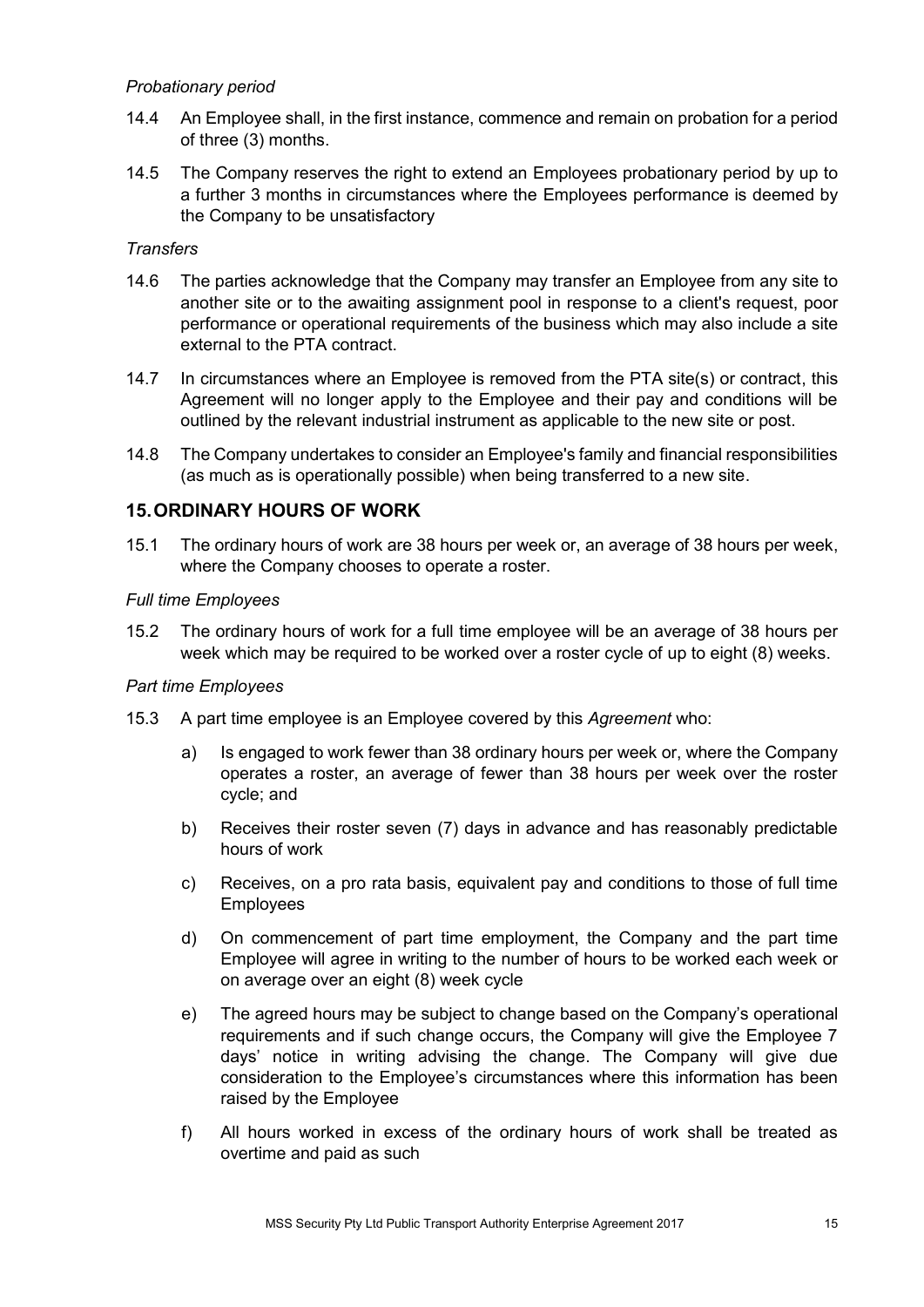#### *Casual Employees*

15.4 Casual Employees will be utilised on an as required basis, subject to a minimum payment of four (4) hours for each shift.

#### *Accrued Days Off*

- 15.5 An Employee working a roster cycle of 40 hours per week will have 5% of the ordinary hours allocated to an Accrued Day Off (ADO) bank on a weekly basis.
- 15.6 The 40 ordinary hours will be averaged over a roster cycle of between 1 and 8 weeks.
- 15.7 ADO's are to be taken at a time mutually agreed by the Company and the Employee.
- 15.8 Whilst Employees are encouraged to take ADO's (per subsection 15.7), an Employee may elect to cash out their accrued ADO balance in lieu of taking an ADO which will be paid at the ordinary rate of pay
- 15.9 An Employee with ADO accruals exceeding 10 days in the bank must reduce their balance to 10 days or less. To do this, Employees will have one of the following options by agreement with the Company:
	- a) Have the excess accrual paid at the ordinary rate of pay; or
	- b) Take the excess days off at a mutually agreed time to be paid at the ordinary rate of pay.
- 15.10 The Company will not unreasonably refuse an Employee's request to take ADO's subject to operational requirements and reasonable notice being provided prior to the ADO being requested to be taken

#### *Call Back*

- 15.11 An employee required to attend the Company's premises and/or the premises of a client or clients of the Company for any reason after leaving the place of employment (whether notified before or after leaving the place of employment) must be paid a minimum number of hours as specified below:
	- a) Where such attendance is required at the Company's premises for the purposes of a disciplinary and/or counselling interview and/or administrative procedures such as completing or attending to Workers Compensation Forms, Accident Reports, or Break/Entry Reports, the Employee must be paid a minimum payment of two hours at the appropriate rate for each such attendance;
	- b) Except as provided in paragraph 15.11(a), where such attendance is required at the Company's premises on a Monday through Saturday, the Employee must be paid a minimum payment of three (3) hours at the appropriate rate for each such attendance;
	- c) Where any such attendance is required at the Company's premises on a Sunday, the Employee must be paid a minimum payment of 4 hours at the appropriate rate for each such attendance.
- 15.12 Subsection 15.11 does not apply where a period of duty is continuous (subject to a reasonable meal break) with the completion or commencement of ordinary working time.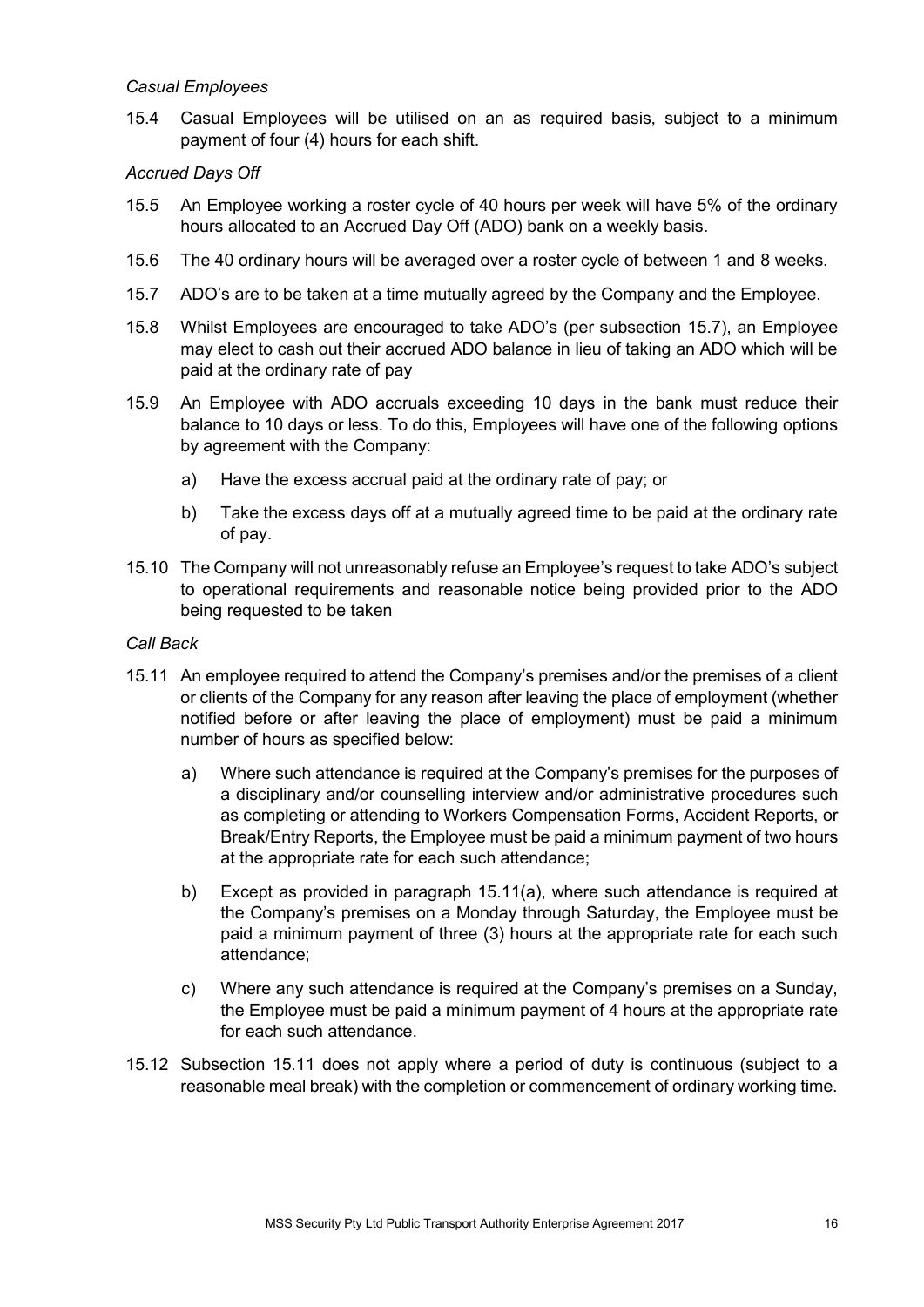#### <span id="page-19-0"></span>**16.ROSTERS**

*Ordinary hours of work* 

- 16.1 Subject to subsection 16.3 the ordinary hours of work each week for a full time Employee are 38, which may be averaged over a period of up to 8 weeks.
- 16.2 Subject to subsection 16.3 the ordinary hours of work each week for a part time Employee are less than 38, which may be averaged over a period of up to 8 weeks.
- 16.3 Where for operational reasons the Company wishes to introduce a roster rotation greater than 8 weeks, the parties must consult on the implementation of such roster.

#### *Roster*

- 16.4 An Employee shall be notified of their roster setting out the Employee's ordinary days of duty and starting and finishing times on such days, at least 7 days in advance of the commencement of that roster.
- 16.5 Once a roster has been determined by the Company and implemented, it shall not be varied until that cycle has been completed except to meet an emergency due to sickness, or other unexpected and unavoidable cause, or by personal agreement between the Company and Employee(s) concerned.
- 16.6 Ordinary time shifts will be limited in duration to:
	- a) For casual employees a minimum of 4 and a maximum of up to 12 ordinary hours;
	- b) For full-time employees a minimum of 7.6 and a maximum of up to 12 ordinary hours; and
	- c) For part-time employees a minimum of one fifth of the employees agreed weekly hours or 4 hours (whichever is greater) and a maximum of up to 12 ordinary hours.
- 16.7 Rosters will provide for a minimum of 8 hours break between the completion of a rostered shift and the commencement of the Employee's next rostered shift.
- 16.8 Employees may be rostered to work on any day of the week on a day or night shift basis, including rotating or non-rotating shifts, as required to meet the operational needs of the Company.
- 16.9 No permanent Employee will be rostered to work more than 7 consecutive days other than for customary change in roster or by agreement.

#### *Shift Swaps*

- 16.10 Employees may organise shift swaps between themselves provided such arrangements have been approved in advance by the relevant Supervisor.
- 16.11 The request for shift swap must be submitted in writing no less than eighteen (18) hours before the first shift affected by the swap and the request must be signed by both affected Employees.
	- a) a notice period of less than eighteen (18) hours may be accepted by the Company in cases of genuine emergency circumstances.
- 16.12 In these circumstances, no overtime or other entitlements will be payable by the Company to the Employee(s) if such overtime or entitlements would not have been payable if the shift swaps had not occurred in the first instance.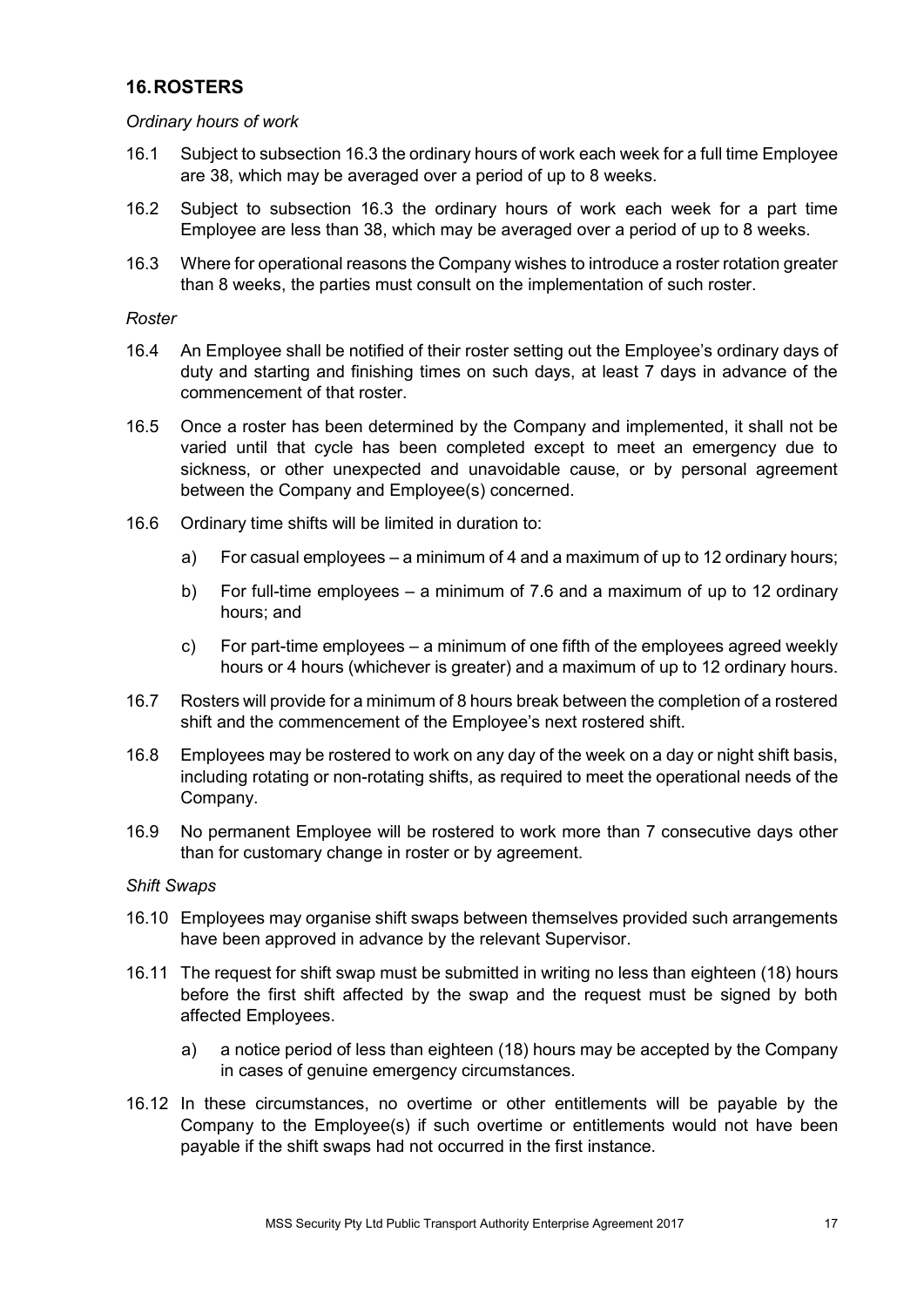#### <span id="page-20-0"></span>**17.MEAL AND CRIB BREAKS**

#### *Meal breaks*

- 17.1 An Employee will be granted a paid meal break of not less than 30 minutes where a shift exceeds five (5) hours in duration.
- 17.2 No deduction will be made in an Employee's time for a meal break unless the Employee is permitted to leave their assigned site location or client premises.

#### *Crib breaks*

- 17.3 An Employee will be granted a paid crib break of not less than 10 minutes on a shift of more than 4 hours, not less than 20 minutes on an 8 hour shift, not less than 25 minutes on a 10 hour shift, and not less than 30 minutes on a 12 hour shift.
- 17.4 The Company reserves the right to allocate when a crib break can be taken to ensure operational and client service requirements are met.
- 17.5 Depending on operational and client service requirements, an Employee may not be permitted to take the full duration of a crib break in one break and the crib break entitlement may be split across the duration of a shift.
- 17.6 If an Employee is interrupted during a break their break will resume immediately after such interruption is concluded.

#### <span id="page-20-1"></span>**18.WAGE RATES**

18.1 The wage rates for each year of the *Agreement* are as specified in section 35 (Schedule A – Wage Rates).

#### *Payment of wages*

18.2 Payment of wages will be made by Electronic Funds Transfer on a fortnightly basis.

#### <span id="page-20-2"></span>**19.SHIFT WORK**

- 19.1 For the purpose of this section:
	- a) "Day shift" means any shift commencing on or after 0400 hours and before 1200 hours.
	- b) "Afternoon shift" means any shift commencing on or after 1200 hours and before 1800 hours.
	- c) "Night shift" means any shift commencing after 1800 hours and before 0400 hours.

#### *Shift work rates*

- 19.2 From midnight Sunday to midnight Friday inclusive but excluding work performed on a public holiday as prescribed in section 20, an Employee shall be paid the relevant shift rates as specified in section 35 (Schedule A – Wage Rates).
- 19.3 An Employee receiving a shift work rate shall receive the rate for the entire shift worked, excluding shifts which satisfy the definition of permanent night shift (see subsections 4.14, 19.6 – 19.8).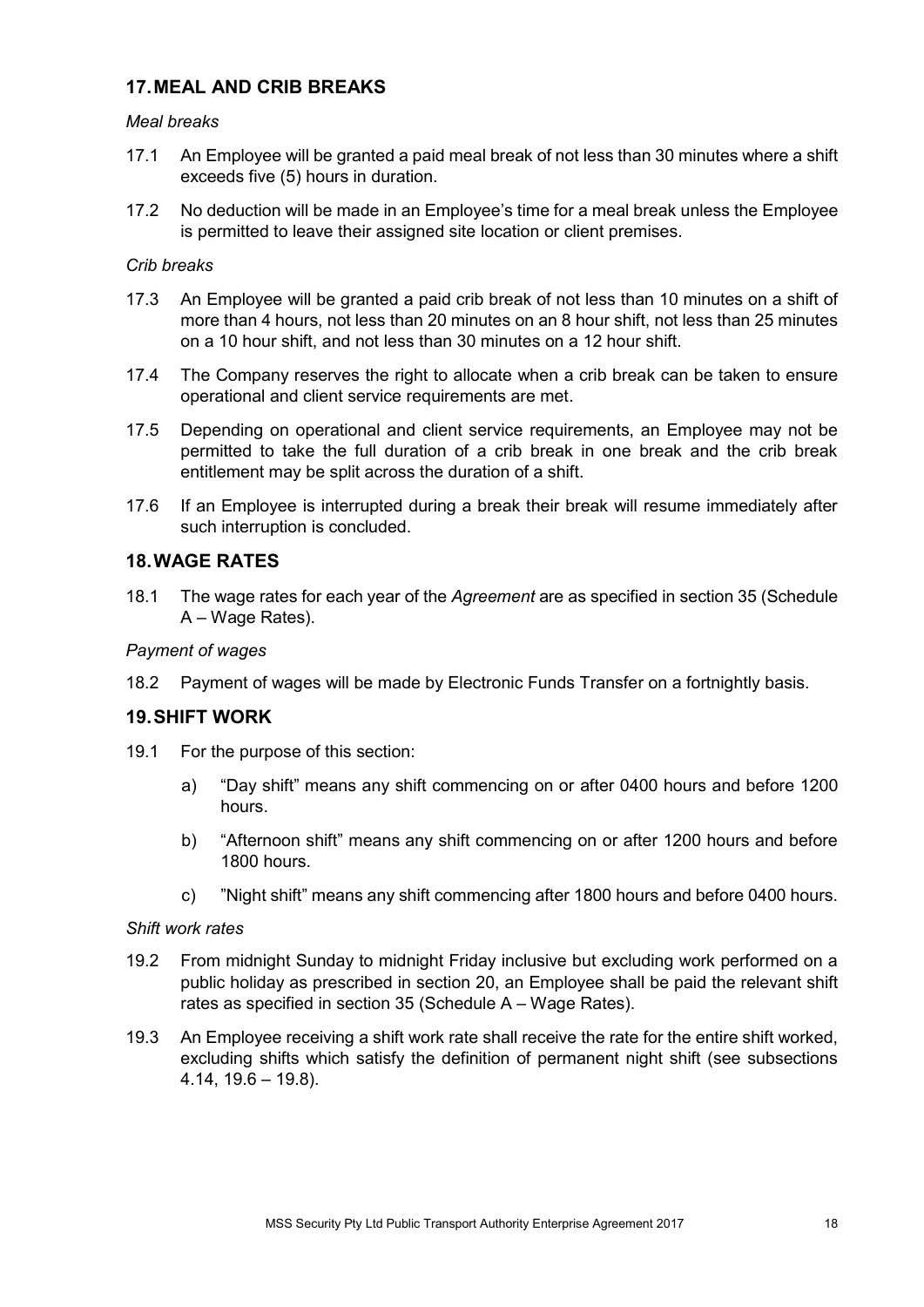#### *Saturday and Sunday rates*

- 19.4 An Employee with ordinary rostered hours of work between midnight Friday and midnight Saturday shall be paid the 'Saturday Shift' rates as specified in section 35 (Schedule A – Wage Rates).
- 19.5 An Employee with ordinary rostered hours of work between midnight Saturday and midnight Sunday shall be paid the 'Sunday Shift' rates as specified in section 35 (Schedule A – Wage Rates).

#### *Permanent night shift rates*

- 19.6 Permanent night shift rates are payable only in the event that an Employee's roster satisfies the definition of permanent night shift as defined at subsection 4.14.
- 19.7 The permanent night shift rates are payable only on eligible shifts within a roster cycle.
- 19.8 An Employee shall be paid the "Permanent Night Shift" rates as specified in section 34 (Schedule A – Wage Rates) in the event that they meet the requirement specified at subsection 19.6 and their ordinary rostered hours of work occur between the following hours on the following days (excluding hours worked on a public holiday, Saturday or Sunday):
	- a) Permanent night shift day rate: hours worked between 0600 1800 hours, Monday to Friday;
	- b) Permanent night shift night rate: hours worked between 0000 0600 hours on a Monday; hours worked between 1800 – 0600 hours on a Monday to Thursday; and hours worked between 1800 – 0000 hours on a Friday.

#### <span id="page-21-0"></span>**20.PUBLIC HOLIDAYS**

20.1 Employees under this agreement shall be entitled to public holidays and related entitlements in accordance with the National Employment Standards.

#### <span id="page-21-1"></span>**21.OVERTIME**

21.1 Where a Revenue Protection Officer works overtime the Company must pay the Employee the rates as specified in subsection 35.4 (Schedule A – Wage Rates).

#### *Working reasonable overtime*

- 21.2 For the purpose of this section, reasonable overtime will be considered to be no more than one (1) shift per fortnight
- 21.3 Employees may be required to work reasonable additional hours outside of rostered ordinary hours (also known as "overtime"). In determining whether overtime is reasonable or unreasonable, the following must be considered:
	- a) any risk to employee health and safety from working the additional hours;
	- b) the employee's personal circumstances, including family responsibilities;
	- c) the needs of the workplace or enterprise in which the employee is employed;
	- d) whether the Employee is entitled to receive overtime payments, penalty rates or other compensation for, or a level of remuneration that reflects an expectation of, working additional hours;
	- e) the notice (if any) given by the Company of any request or requirement to work the additional hours;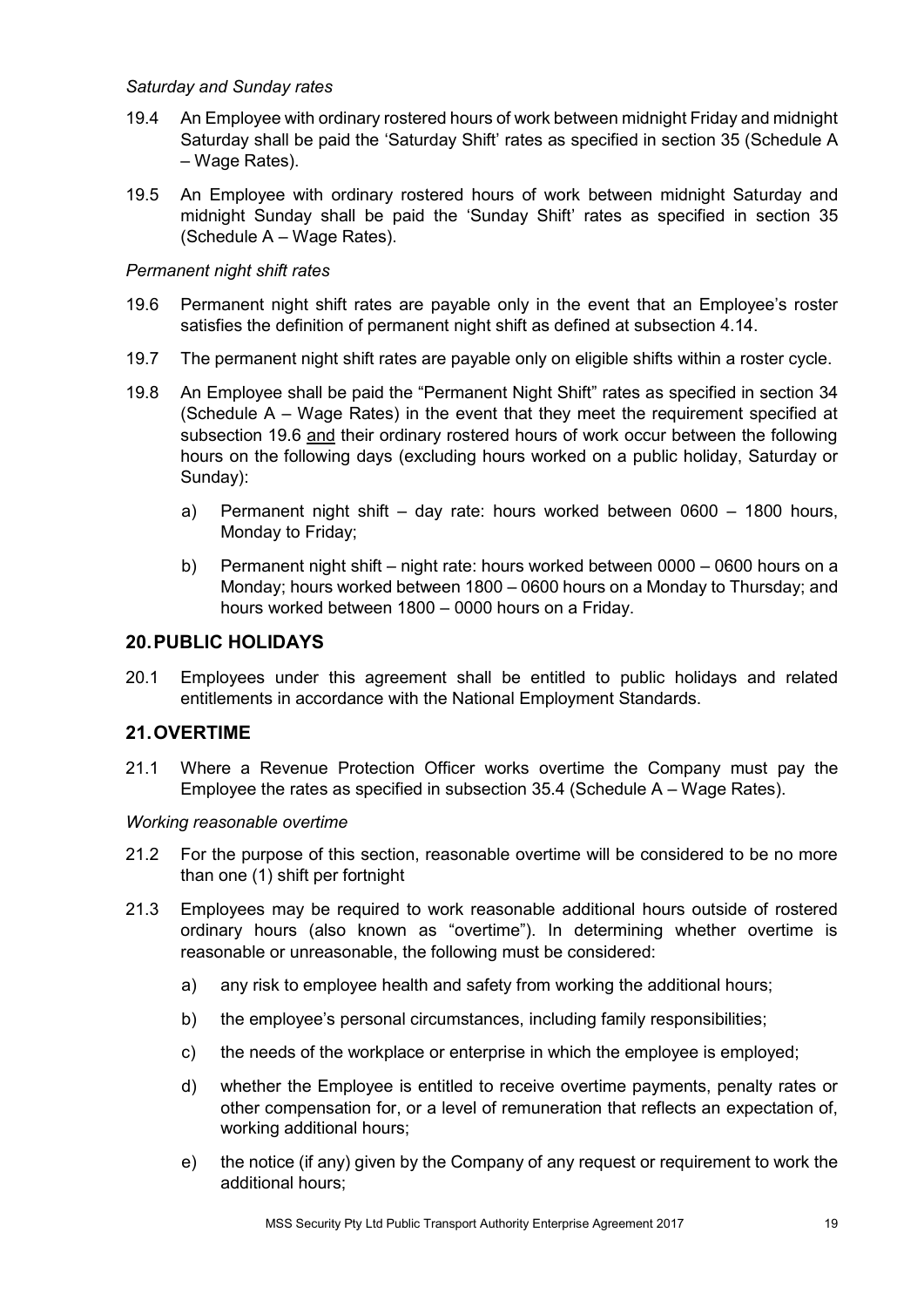- f) the notice (if any) given by the Employee of his or her intention to refuse to work the additional hours;
- g) the usual patterns of work at the site, or the part of the site, in which the Employee works;
- h) the nature of the Employee's role, and the Employee's level of responsibility;
- i) any other relevant matter.

#### *Minimum breaks between shifts*

21.4 Where overtime or additional periods of duty are required to be worked they will be so arranged to enable Employees to have a break of at least 8 hours between the finishing time of one period of duty and the commencing time of the next period of duty.

#### *Time off instead of payment for overtime*

- 21.5 An Employee and the Company may agree in writing to the employee taking time off instead of being paid for a particular amount of overtime that has been worked by the Employee.
- <span id="page-22-0"></span>21.6 Any amount of overtime that has been worked by an Employee in a particular pay period and that is to be taken as time off instead of the Employee being paid for it must be the subject of a separate agreement.
- 21.7 An agreement must state each of the following:
	- a) the number of overtime hours to which it applies and when those hours were worked;
	- b) that the Company and Employee agree that the Employee may take time off instead of being paid for the overtime;
	- c) that, if the Employee requests at any time, the Company must pay the Employee, for overtime covered by the agreement but not taken as time off, at the overtime rate applicable to the overtime when worked;
	- d) that any payment mentioned in paragraph 21.7(c) must be made in the next pay period following the request.
- 21.8 The period of time off that an Employee is entitled to take is the same as the number of overtime hours worked.
- 21.9 Time off must be taken:
	- a) within the period of 6 months after the overtime is worked; and
	- b) at a time or times within that period of 6 months agreed by the Employee and employer.
- 21.10 If the Employee requests at any time, to be paid for overtime covered by an agreement under subsections  $21.5 - 21.15$  but not taken as time off, the employer must pay the employee for the overtime, in the next pay period following the request, at the overtime rate applicable to the overtime when worked.
- 21.11 If time off for overtime that has been worked is not taken within the period of 6 months mentioned in subsection 21.9, the Company must pay the Employee for the overtime, in the next pay period following those 6 months, at the overtime rate applicable to the overtime when worked.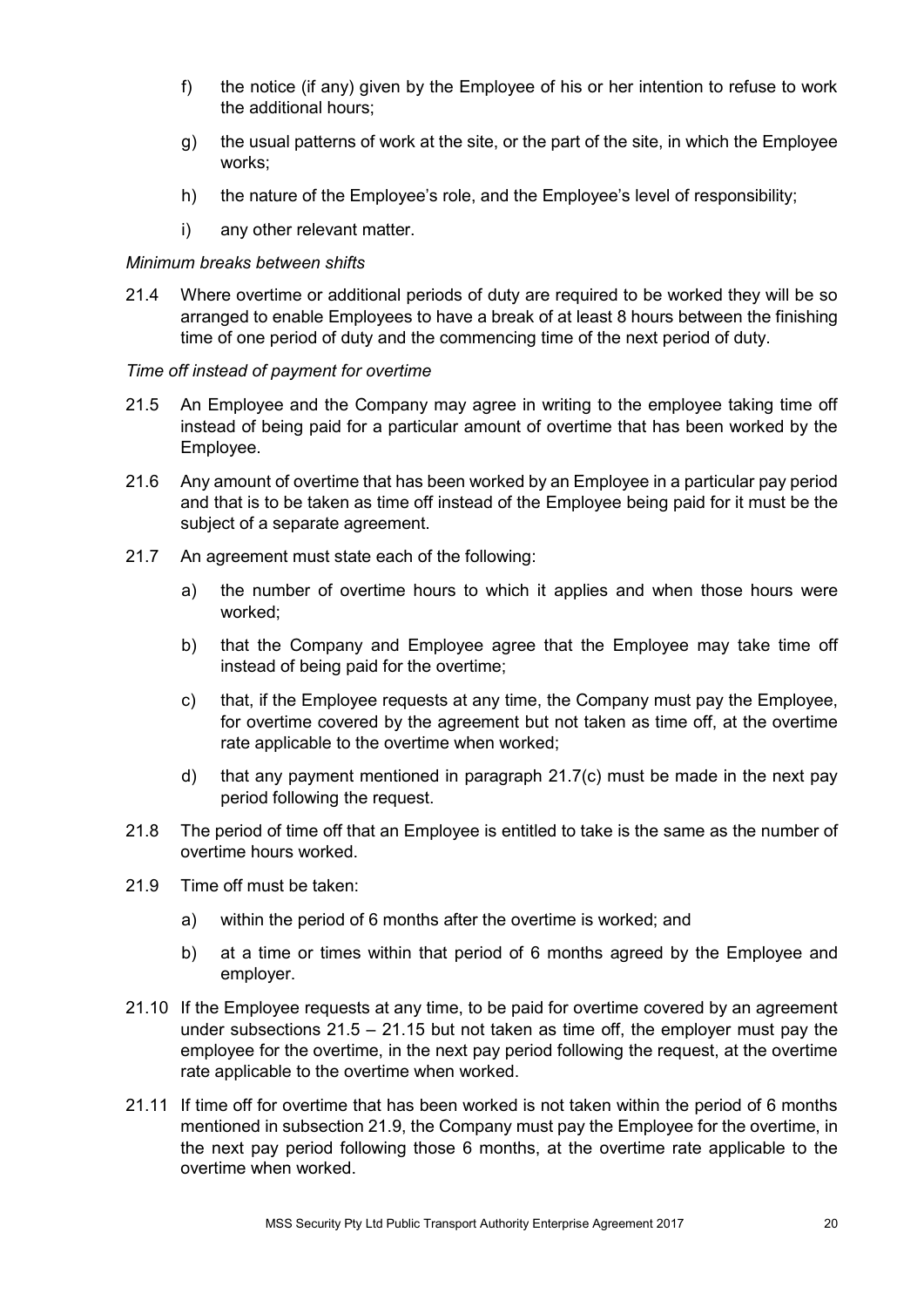- 21.12 The Company must keep a copy of any agreement relating to time off instead of payment for overtime as an employee record.
- 21.13 The Company must not exert undue influence or undue pressure on an Employee in relation to a decision by the Employee to make, or not make, an agreement to take time off instead of payment for overtime.
- 21.14 An Employee may, under section 5 of the *Agreement,* request to take time off, at a time or times specified in the request or to be subsequently agreed by the Company and the Employee, instead of being paid for overtime worked by the Employee. If the employer agrees to the request then subsections 21.5 – 21.15 will apply, including the requirement for separate written agreements under paragraph [21.6](#page-22-0) for overtime that has been worked.
- 21.15 If, on the termination of the Employee's employment, time off for overtime worked by the Employee to which subsections  $21.5 - 21.15$  applies has not been taken, the Company must pay the Employee for the overtime at the overtime rate applicable to the overtime when worked.

#### <span id="page-23-0"></span>**22.ALLOWANCES**

- 22.1 Allowance rates are specified in section 36 (Schedule B Allowances)
- 22.2 First Aid Allowance
	- a) A First Aid Allowance shall be paid to an Employee who is required by the Company, as a condition of his or her employment, to act as a First Aid Attendant.
	- b) The First Aid Allowance for permanent full time Employees shall be paid on a per week basis.
	- c) The First Aid allowance for permanent part time and casual Employees shall be paid on a per shift basis.
- 22.3 Senior Officer Allowance
	- a) A Senior Allowance shall be paid to an employee who is appointed by the Company, to act as a Senior Officer.
	- b) The Senior Allowance for a full time appointment shall be paid on a per week basis
	- c) The Senior Allowance for an Employee who is relieving or acting in a temporary capacity will be paid on a per hour basis
- 22.4 Relieving Supervisor Allowance
	- a) A Relieving Supervisor Allowance shall be paid to an employee who is appointed by the Company, to act as a Supervisor.
	- b) Should the employee already be in receipt of the Senior Allowance, the Relieving Supervisor Allowance shall be paid in addition;
	- c) An Employee not in receipt of the Senior Allowance shall be paid that allowance in addition to the Relieving Supervisor Allowance if called upon to act as a Supervisor.
	- d) The Relieving Supervisor Allowance shall be paid on a per hour basis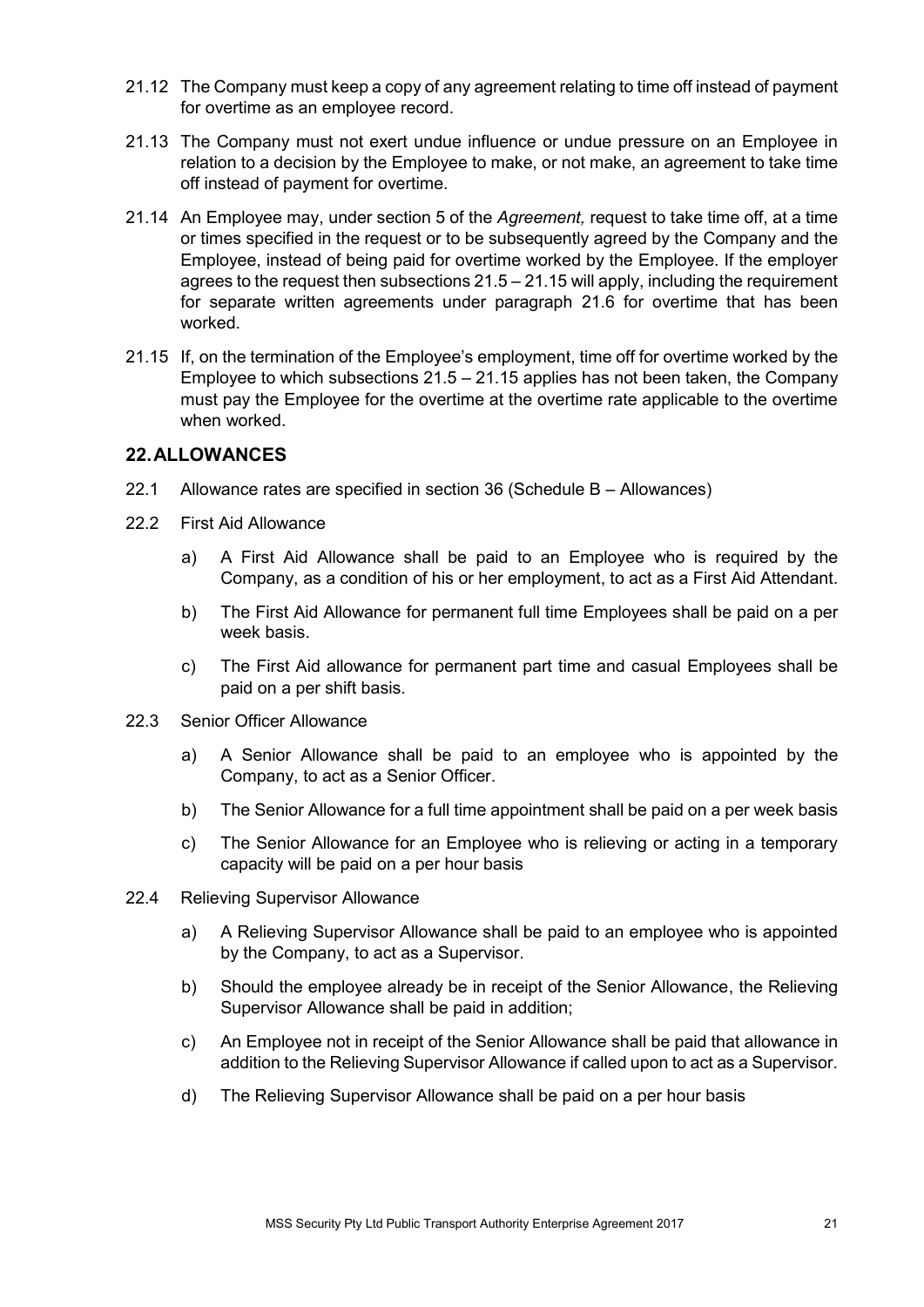- 22.5 Meal Allowance
	- a) Where an Employee is required by the Company to work in excess of 1 hour after the completion of his or her ordinary shift without being notified of the requirement, the Employee must be paid a meal allowance on a per shift basis
	- b) This subsection will not apply where the Company provides a meal or where the Employee requests additional shifts outside their normal roster.
- 22.6 Higher Duties
	- a) An Employee who is required to do work for which a higher rate is fixed than that provided for their ordinary duties will, if such work exceeds a total of 4 hours on any day, be paid at the higher rate for all work done on such day.
	- b) In all other cases the Employee will be paid the higher rate for the actual time worked.

#### <span id="page-24-0"></span>**23.CLASSIFICATION STRUCTURE**

#### *Revenue Protection Officers*

- 23.1 Revenue Protection Officers are Employees who have completed at least a Certificate II in Security Operations so as to enable the Employee to perform work within the scope of this classification and who performs work to the level of their skills, competency and training.
	- a) Revenue Protection Officer duties
		- i) provide a physical presence on urban train services and undertake inspections of passenger 's tickets and issue infringement notices;
		- ii) provide a physical presence on urban train stations;
		- iii) provide a physical presence at Smart Rider fare gates, inspect passenger tickets and issue infringements;
		- iv) provide a physical presence at railway locations and station car parks; and
		- v) Inspect and open and inspect and lockup various railway stations.
		- vi) Officers are expected to conduct themselves in a friendly and courteous manner at all times when dealing with passengers, PTA staff and Contractors.
	- b) Incidental duties
		- i) Revenue Protection Officers may be required to perform duties incidental to the tasks of a Revenue Protection Officer within the employee's level of skill, competence and training.

#### <span id="page-24-1"></span>**24.PERSONAL AND CARER'S LEAVE**

*Amount of paid personal/carer's leave*

- 24.1 For each year of service with the Company, a permanent Employee is entitled to ten (10) days (76 hours) of paid personal/carer's leave.
- 24.2 An Employee's entitlement to paid personal/carer's leave accrues progressively during each year of service according to the Employee's ordinary hours of work.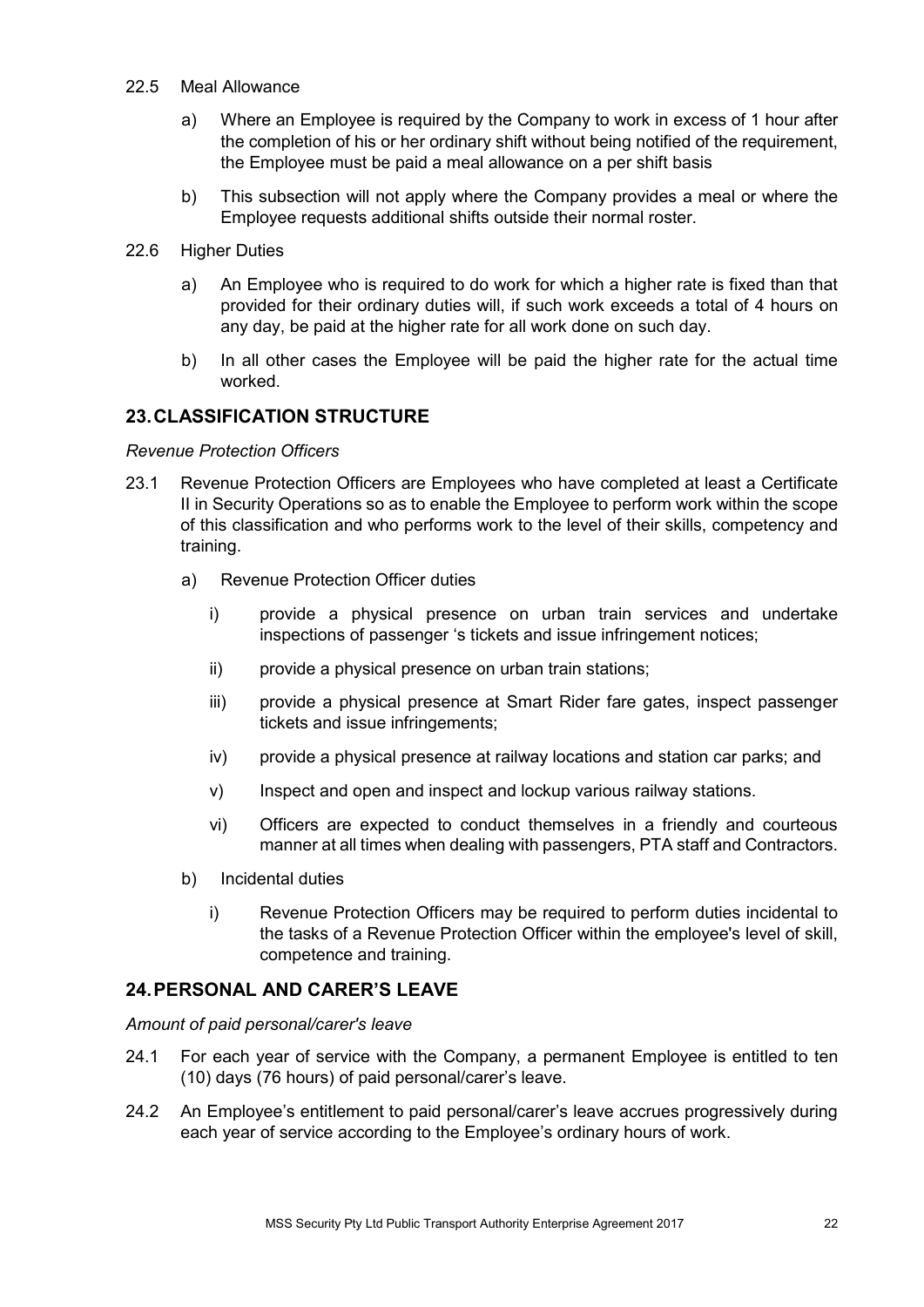#### *Taking paid personal/carer's leave*

- 24.3 An Employee may take paid personal/carer's leave if the leave is taken:
	- a) Due to the Employee being unfit for work because of a personal illness, or personal injury, affecting the Employee; or
	- b) To provide care or support to a member of the Employee's immediate family, or a member of the Employee's household, who requires care or support because of:
		- i) A personal illness, or personal injury, affecting the member; or
		- ii) An unexpected emergency affecting the member.

#### *Employee taken not to be on paid personal/carer's leave on a public holiday*

24.4 If the period during which an Employee takes paid personal leave includes a day or part day that is a public holiday in the place where the Employee is based for work purposes, the Employee is taken not to be on paid personal/carer's leave on that public holiday.

#### *Payment for paid personal/carer's leave*

24.5 If an Employee takes a period of paid personal/carer's leave, the Company must pay the Employee at the Employee's ordinary time rate of pay for the Employee's ordinary hours of work in the period. However, despite the provisions of subsections 24.12 to 24.15 (Evidence Requirements) the Employee must provide evidence to satisfy a reasonable person for all personal leave taken that includes a day or part day that is a public holiday.

#### *Entitlement to unpaid carer's leave*

- 24.6 An Employee (including a casual Employee) is entitled to two (2) days of unpaid carer's leave for each occasion when a member of the Employee's immediate family, or a member of the Employee's household, requires care or support because of:
	- a) A personal illness, or personal injury, affecting the member; or
	- b) An unexpected emergency affecting the member.

#### *Taking unpaid carer's leave*

- 24.7 Subject to subsection 24.9 an Employee may take unpaid carer's leave if the leave is taken to provide care or support as mentioned in subsection 24.6.
- 24.8 An Employee may take unpaid carer's leave as:
	- a) A single continuous period of up to two (2) days; or
	- b) Any separate periods to which the Employee and the Company agree.
- 24.9 An Employee cannot take unpaid carer's leave during a particular period if the employee could instead take paid personal/carer's leave.

#### *Notice requirements*

- 24.10 An Employee must give the Company notice of the taking of leave.
- 24.11 The notice:
	- a) Must be given to the Company as soon as is reasonably practicable (which may be a time after the leave has started); and
	- b) Must advise the Company of the period, or expected period, of the leave.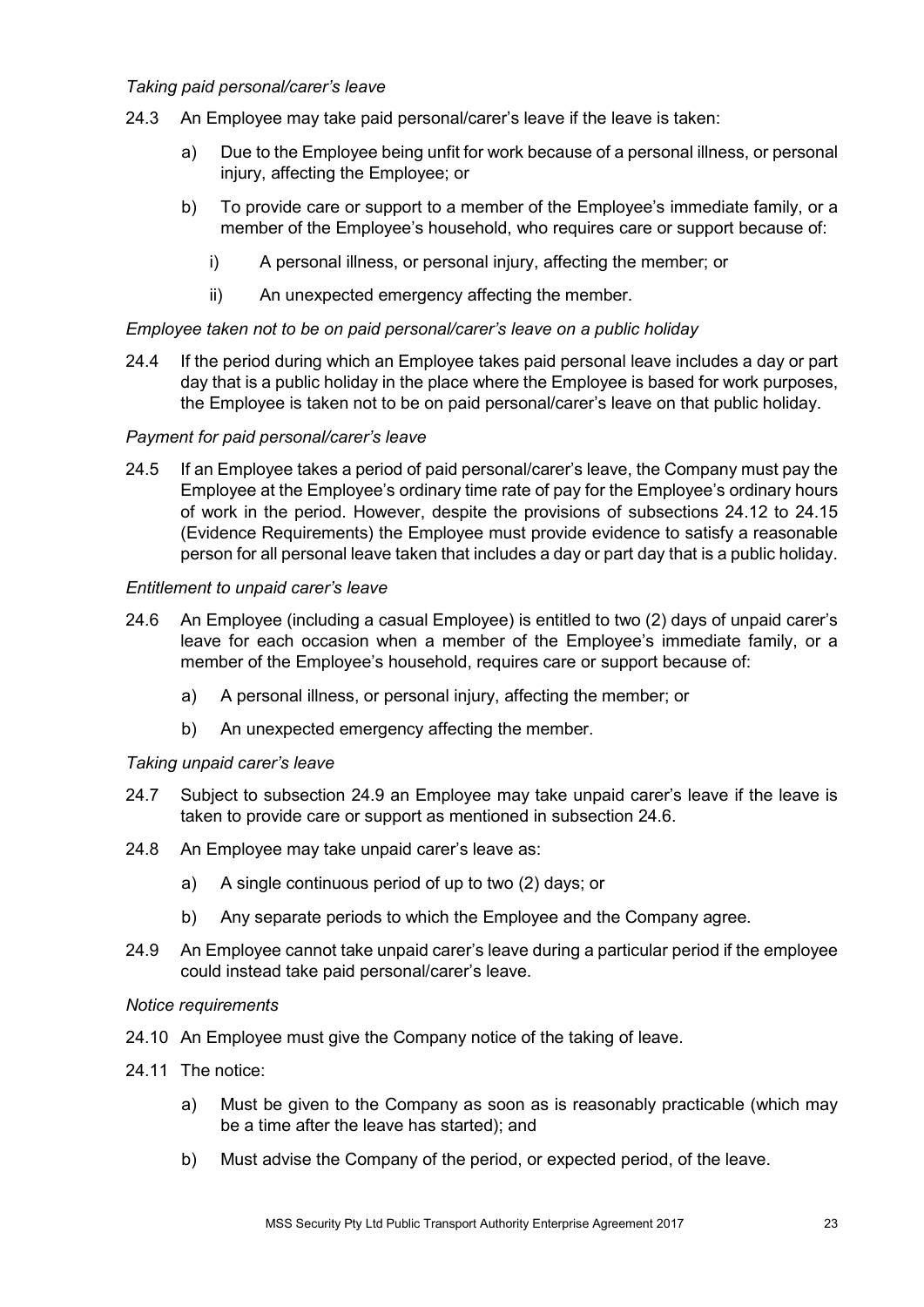#### *Evidence requirements*

- 24.12 A medical certificate or a statutory declaration is not required to be produced on 2 single days taken as personal/carer's leave during each year of service
- 24.13 A statutory declaration will be accepted if produced for the third single day absence (without a medical certificate) due to personal/carers leave during each year of service
- 24.14 A medical certificate is required to be produced in respect of the fourth single absence as well as any subsequent absences due to personal/carer's leave during each year of service
- 24.15 A medical certificate is required to be produced for any personal/carer's leave that exceeds 1 day
- 24.16 Where an Employee seeks personal leave to care for an immediate family or household member, the Employee must, if required by the Company, establish by production of evidence to satisfy a reasonable person, the sickness of the person concerned and that the sickness is such as to require care by another person where the Employee is absent and requests personal leave to care for an immediate family or household member for a period of 2 or more consecutive days.
- 24.17 When taking leave to care for members of their immediate family or household who require care due to an unexpected emergency, the employee must, if required by the Company, establish by production of documentation acceptable to the Company or a statutory declaration, the nature of the emergency and that such emergency resulted in the person concerned requiring care by the Employee.
- 24.18 In the event that an employee books off for the remainder of their rostered shift due to personal illness or to attend to a family emergency, the Employee will not be paid for their period of absence until the relevant evidence has been produced in accordance with subsections 24.13 and 24.14.

#### *Meaning of immediate family or household member*

- 24.19 The entitlement to use compassionate leave and carer's leave in accordance with this section is subject to the person being either:
	- a) A member of the Employee's immediate family; or
	- b) A member of the Employee's household.
- 24.20 The term immediate family includes:
	- a) A spouse
	- b) De facto partner
	- c) Child
	- d) Parent
	- e) Grandparent
	- f) Grandchild
	- g) Sibling
	- h) Child, parent, grandparent, grandchild or sibling of the Employee's spouse or de facto partner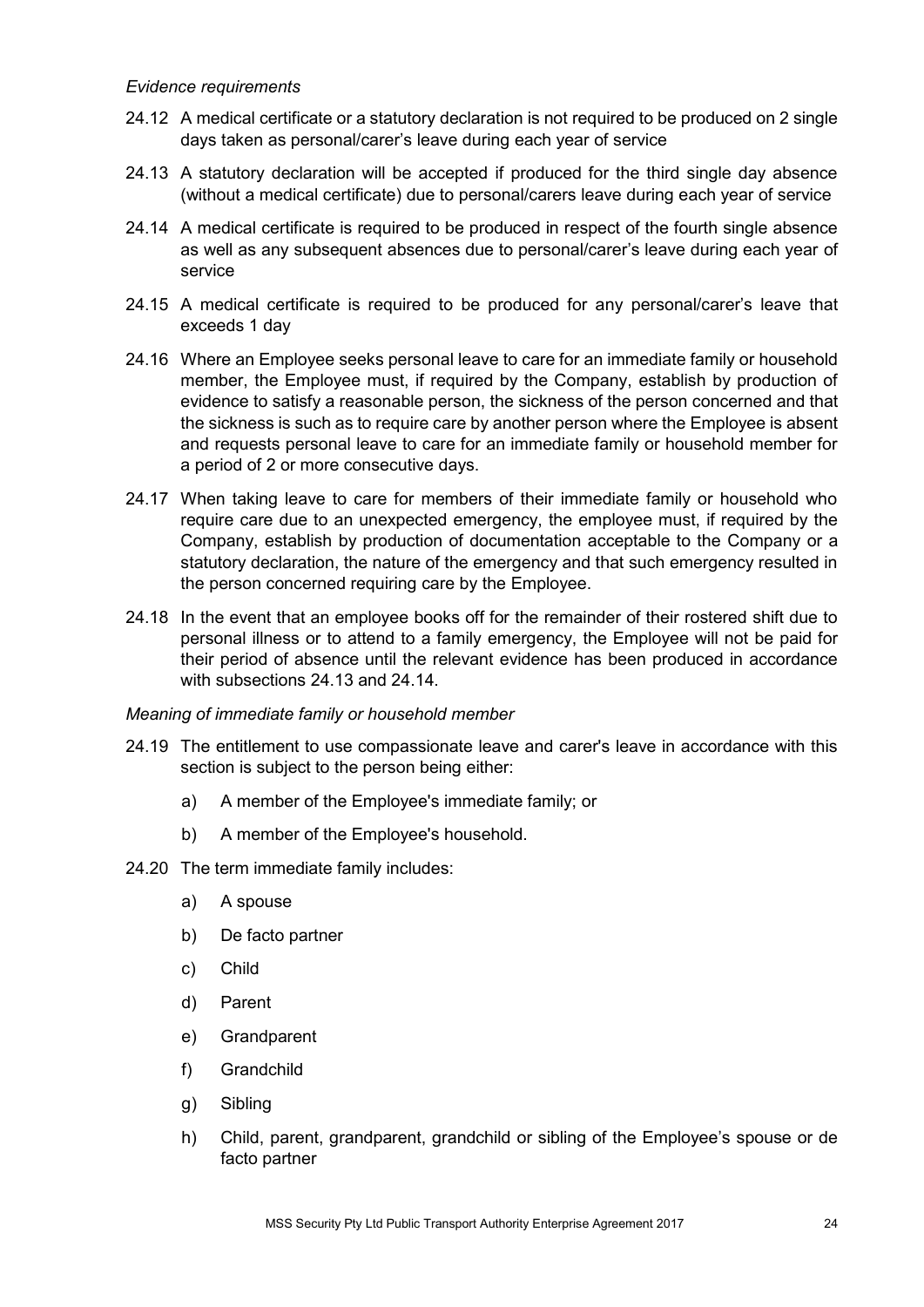- i) Step-relations (step-parents and step-children)
- 24.21 The term household member refers to any person who lives with the Employee

#### <span id="page-27-0"></span>**25.COMPASSIONATE LEAVE**

- 25.1 An Employee is entitled to two (2) days (15.2 hours) of compassionate leave for each occasion (a permissible occasion) when a member of the Employee's immediate family, or a member of the Employee's household:
	- a) Contracts or develops a personal illness that poses a serious threat to his or her life; or
	- b) Sustains a personal injury that poses a serious threat to his or her life; or
	- c) Dies.

#### *Taking compassionate leave*

- 25.2 An Employee may take compassionate leave for a particular permissible occasion if the leave is taken:
	- a) For the purpose of spending time with the member of the Employee's immediate family or household who has contracted or developed the personal illness, or sustained the personal injury; or
	- b) After the death of the member of the Employee's immediate family or household.
- 25.3 An Employee may take compassionate leave for a particular permissible occasion as:
	- a) A single continuous period of 2 days; or
	- b) 2 separate periods of 1 day each; or
	- c) Any separate periods to which the Employee and the Company agree.
- 25.4 If the permissible occasion is the contraction or development of a personal illness, or the sustaining of a personal injury, the Employee may take the compassionate leave for that occasion at any time while the illness or injury persists.

#### *Payment for compassionate leave*

25.5 If, in accordance with this section, an Employee, other than a casual Employee, takes a period of compassionate leave, the Company must pay the Employee at the Employee's ordinary rate of pay for the Employee's ordinary hours of work in the period.

#### *Evidence requirements*

25.6 The Company may require an employee to provide evidence that would satisfy a reasonable person that leave taken under this section is taken for a permissible occasion.

#### <span id="page-27-1"></span>**26. ANNUAL LEAVE**

#### *Definitions*

- 26.1 For the purposes of this section, "ordinary pay" in relation to any Employee means remuneration for the Employee's normal weekly number of hours of work calculated at the ordinary time rate of pay and in addition will include:
	- a) Shift work penalties, according to roster or projected roster;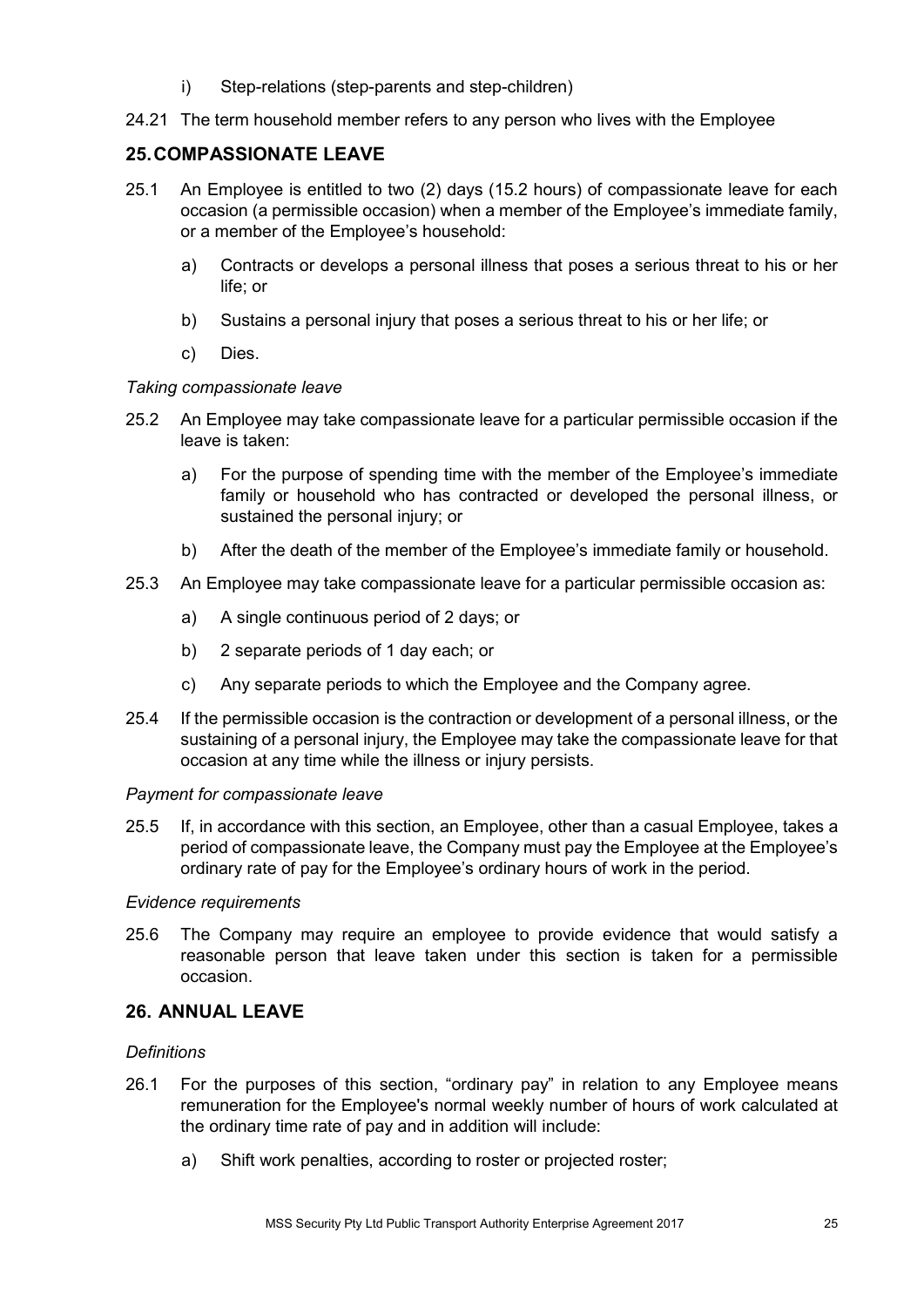- b) Saturday and Sunday penalties, according to roster or projected roster;
- c) Senior's allowances where applicable; and
- d) First Aid allowances where applicable.
- 26.2 For the purposes of this section "week" in relation to any Employee means the employee's ordinary working week;
- 26.3 For the purposes of the definition of the term "ordinary pay" in subsection 26.1 of this section:
	- a) Where no ordinary time rate of pay is fixed for an employee's work under the terms of employment the ordinary time rate of pay will be deemed to be the average weekly rate earned during the period in respect of which the right to the annual leave accrues;
	- b) Where no normal weekly number of hours is fixed for an employee under the terms of employment, the normal weekly number of hours of work will be deemed to be the average weekly number of hours worked during the period in respect of which the right to the annual leave accrues;

#### *Period of annual leave*

- 26.4 For each year of service with the Company, an employee is entitled to:
	- a) 4 weeks (152 hours) of paid annual leave; or
	- b) For shift work Employees who are rostered to work regularly on Sundays and public holidays or Employees who are rostered to work regularly on 7 days per week, 5 weeks (190 hours) of paid annual leave.
- 26.5 An Employee's entitlement to paid annual leave (including leave referred to in paragraph 26.4(b) accrues progressively during a year of service according to the employee's ordinary hours of work and unused portions accumulates from year to year.
- 26.6 If an Employee's employment ends during what would otherwise have been a year of service, the Employee accrues paid annual leave up to the time when the employment ends.

#### *Payment for annual leave*

- 26.7 If an Employee takes a period of paid annual leave, the Company must pay the Employee their ordinary pay for the period.
- 26.8 If, when the employment of an Employee ends, the Employee has a period of untaken paid annual leave, the Company must pay the Employee the amount that would have been payable to the Employee if the Employee had taken that period of annual leave.

#### *Loading on annual leave*

- 26.9 Subject to subsection 26.10, during a period of annual leave an Employee shall receive a loading of 17.5% calculated on the Employee's ordinary rate of pay.
- 26.10 Where the Employee would have received shift penalties prescribed by section 19 (Shift Work) and/or subsections 19.4 and 19.5 (Saturday and Sunday rates) work had the Employee not been on leave during the relevant period, and the penalties would have entitled the Employee to a greater amount than the loading of 17.5%, then the Shift and Saturday and Sunday penalties will be added to the applicable rate as specified in the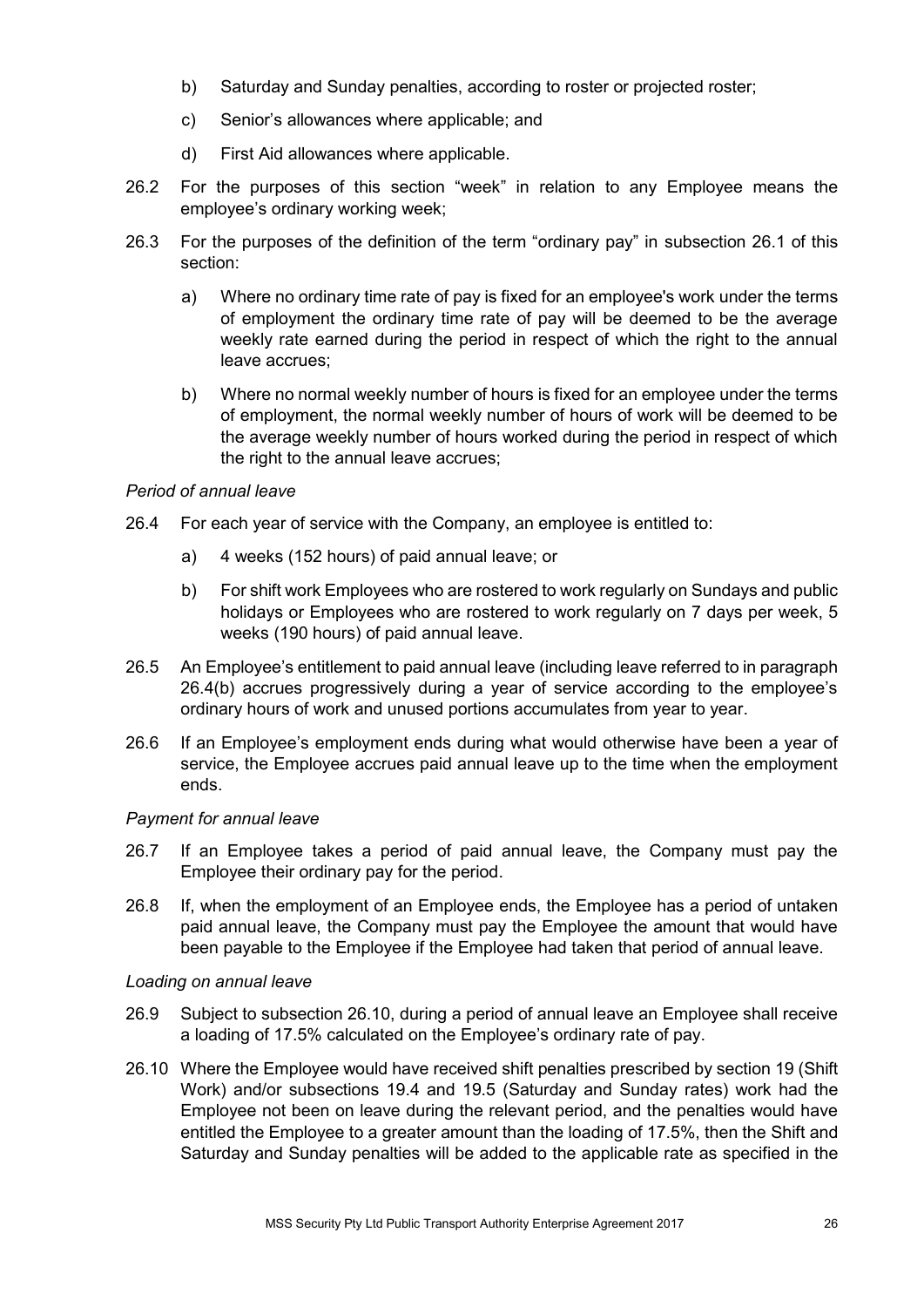section 35 (Schedule A – Wage Rates) for the classification in which an Employee is employed in lieu of the 17.5% loading.

#### *Taking paid annual leave*

- 26.11 Paid annual leave may be taken for a period agreed between an Employee and the Company.
- 26.12 An Employee may request in writing to take annual leave giving 1 months' notice, and the Company shall grant the request, unless the Company provides the Employee with a reasonable basis for refusal, which may include a situation where the leave would be unsuitable due to operational reasons. The Company's response must be given to the Employee within 7 working days from receiving the Employee's written request.
- 26.13 The Company will, wherever practicable, encourage annual leave to be taken by employees as it accrues to prevent excessive accumulation of entitlements, however an Employee must take an amount of annual leave during a particular period if:
	- a) The Employee is directed to do so by the Company; and
	- b) At the time that the direction is given, the Employee has annual leave credited to him or her of more than twice the annual entitlement the Employee is entitled to; and
	- c) The amount of annual leave that the Employee is directed to take results in the Employee having no less than 228 hours entitlement of accrued leave remaining.

#### *Public holidays falling within annual leave*

- 26.14 If the period during which an Employee takes paid annual leave includes a day or partday that is a public holiday in the place where the Employee is based for work purposes, the Employee is taken not to be on paid annual leave on that public holiday.
- 26.15 If a public holiday falls within an Employee's annual leave, as prescribed in this *Agreement*, and is on a day which would have been an ordinary working day, then payment at the Employee's ordinary rate of pay for the extra time equivalent to the public holiday shall be added to the Employee's annual leave.

#### *Annual leave cash out*

- 26.16 Notwithstanding subsection 26.12, an Employee may elect, subject to the approval of the Company, to forgo part of his or her annual leave and cash it out.
- 26.17 A condition of cashing out leave is that, an Employee may not forgo annual leave if it would result in the Employee's remaining accrued entitlement to paid annual leave being less than 152 hours.
- 26.18 A request to cash out annual leave must be made in writing.
- 26.19 Payment for the hours foregone will be made at the amount that would have been payable had the annual leave been taken.

#### <span id="page-29-0"></span>**27.PARENTAL LEAVE**

27.1 Employees under this agreement shall be entitled to Parental leave and related entitlements in accordance with the National Employment Standards.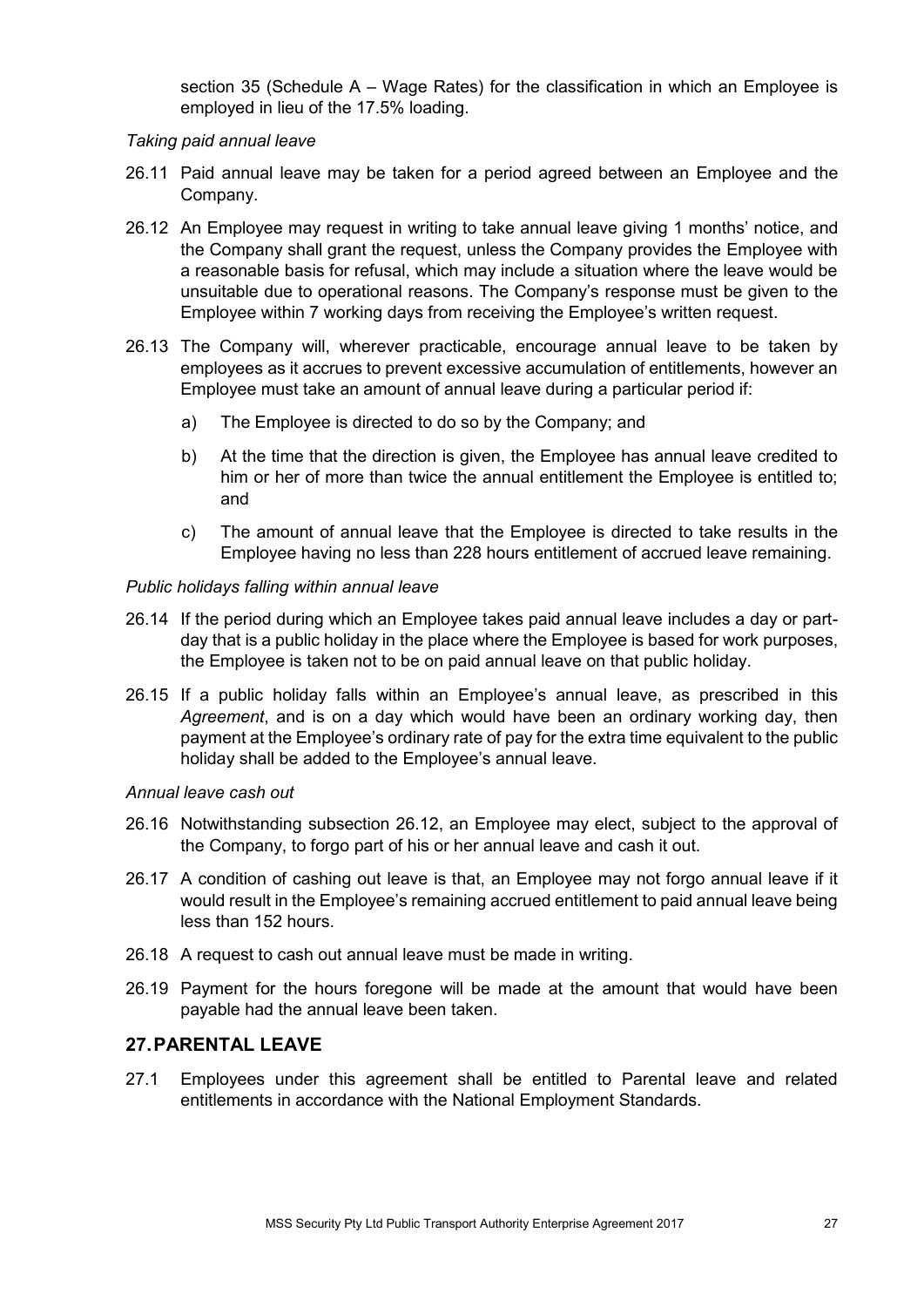#### <span id="page-30-0"></span>**28.LONG SERVICE LEAVE**

28.1 Employees under this agreement shall be entitled to Long Service Leave in accordance with the *Long Service Leave Act 1958* (WA).

#### <span id="page-30-1"></span>**29.LEAVE TO DEAL WITH FAMILY & DOMESTIC VIOLENCE**

29.1 Employees under this agreement shall be entitled to Family & Domestic Violence Leave in accordance with the National Employment Standards.

#### <span id="page-30-2"></span>**30.COMMUNITY & JURY SERVICE LEAVE**

#### *Community Service*

- 30.1 Each of the following is an eligible community service activity:
	- a) Carrying out a voluntary emergency management activity (within the meaning of section 109 (2) of the *FW Act*; or
	- b) An activity prescribed by the National Employment Standards.
- 30.2 An Employee who engages in an eligible community service activity is entitled to be absent from their employment for a period if the period consists of one or more of the following:
	- a) Time when the Employee engages in the activity;
	- b) Reasonable travelling time associated with the activity;
	- c) Reasonable rest time immediately following the activity; and;
	- d) The Employee's absence is reasonable in all the circumstances.
- 30.3 An Employee, who wants an absence from his or her employment for Community Service in accordance with section 30 (Community & Jury Service Leave), must provide the Company with notice of the absence. The notice:
	- a) Must be given to the Company as soon as reasonably practicable (which may be a time after the absence has started); and
	- b) Must advise the employer of the period, or expected period, of the absence.
- 30.4 An Employee who has given the Company notice of an absence under subsection 30.3 must, if required by the Company, give the Company evidence that would satisfy a reasonable person that the absence is because the Employee has been or will be engaging in an eligible community service activity.
- 30.5 An Employee's absence from his or her employment is not covered by this section unless the employee complies with the provisions of subsection 30.3 and 30.4.

#### *Jury Service*

- 30.6 The provisions of this section apply to eligible casual Employees.
- 30.7 An eligible casual Employee means a casual Employee employed by the Company on a regular and systematic basis for several periods of employment or on a regular and systematic basis for an ongoing period of employment during a period of at least twelve (12) months, and that the Employee has a reasonable expectation of ongoing employment.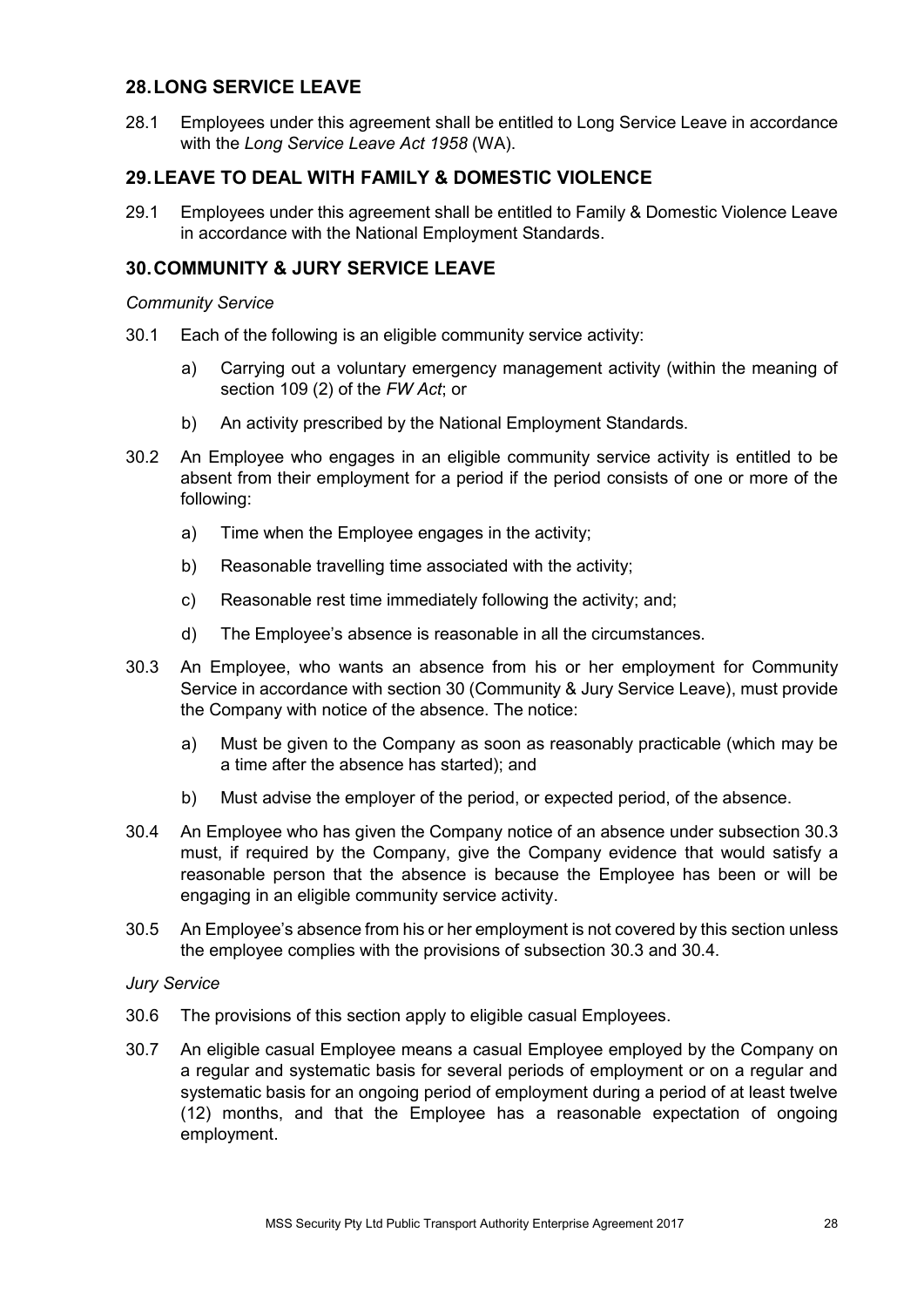- 30.8 An Employee required to attend for jury service during the Employee's ordinary working hours shall be reimbursed by the Company an amount equal to the difference between the amount paid in respect of the Employee's attendance for such jury service and the amount that he or she could reasonably expect to have received from the Company as earnings for that period had he or she not been performing jury service subject to the following conditions:
- 30.9 The Employee shall advise the Company as soon as practicable that he or she had to attend for jury service, and if required by the Company, produce his or her notice to attend.
- 30.10 An Employee who has been given more than 7 days' notice to attend for jury service shall give the company at least seven 7 days' notice and if he or she fails to give such notice, without reasonable excuse, he or she shall forfeit his or her entitlement to payment by the Company.
- 30.11 An Employee on day shift or day work who is not required for jury service after 1300 hours on any day shall contact the Company by telephone to ask whether the Company requires the Employee to report for the balance of the day, and if so required, the Employee shall so report.
- 30.12 An Employee on afternoon shift or night shift who is discharged or excused from jury service on the day upon which he or she is first called or on any subsequent day on which he or she has been required to take part in court proceedings shall report for work:
	- a) In the case of an afternoon shift Employee, if possible at the Employee's normal starting time or as soon thereafter as possible after being discharged or excused from jury service, and
	- b) In the case of a night shift Employee, at the Employee's normal starting time.
- 30.13 Provided that an Employee on afternoon shift or night shift who is continuing jury service and who has been required to take part in court proceedings for more than half the day shall not be required to report for work until the expiration of his or her jury service and if the jury service has lasted for more than 2 days until the shift next following the completion of the Employee's jury service.
- 30.14 The employee shall give the company proof of attendance, the duration of such attendance and the amount received in respect of such jury service.

#### <span id="page-31-0"></span>**31.SUPERANNUATION**

- 31.1 The Company shall make superannuation contributions on behalf of Employees at the rate as required by law, as amended from time to time, on the Employee's ordinary time earnings.
- 31.2 Superannuation contributions will be made to the superannuation fund of the Employee's choosing.
- 31.3 Employees' are eligible to join the default fund nominated from time to time by MSS Security.
	- a) The default plan for the Company is the Russell Superannuation Plan or such other complying and regulated superannuation fund as succeeds that plan.
	- b) MSS Security will provide a default complying superannuation fund which offers a MySuper product.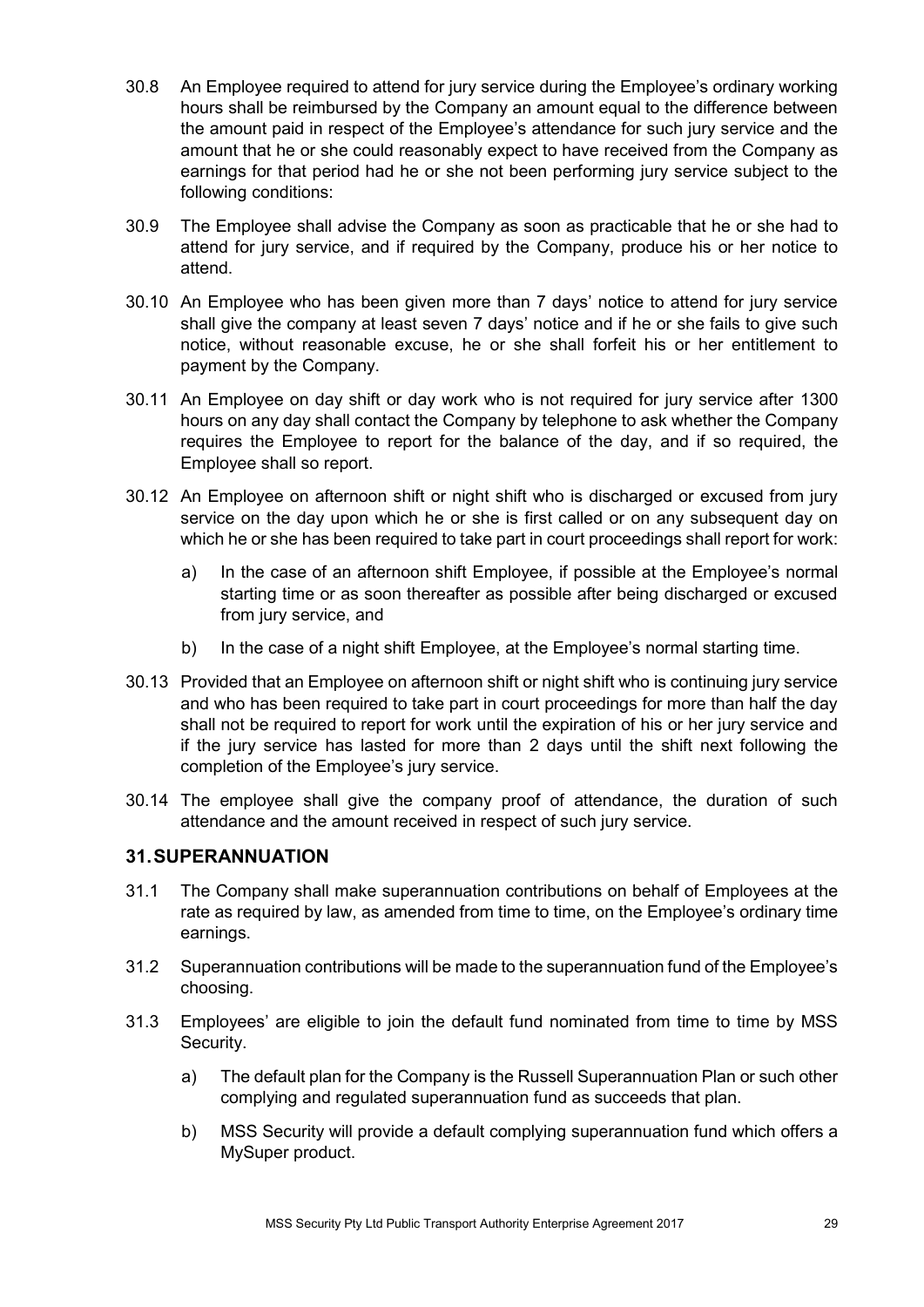- 31.4 An Employee may apply to the Company to have their ordinary wage reduced by an amount nominated by the Employee as a Salary Sacrifice Contribution for the benefit of the Employee.
- 31.5 MSS Security must approve the application for salary sacrifice before the Employee's ordinary wage is adjusted for salary sacrifice contributions.
- 31.6 The Employee will receive their Post Salary Sacrifice Wage for periods of annual leave, long service leave, and other periods of paid leave provided the Salary Sacrifice Contribution is paid.
- 31.7 Unless otherwise agreed by MSS Security, an Employee may revoke or vary their Salary Sacrifice Agreement once in each 12 months in accordance with Company policy.
- 31.8 Not less than 1 month's written notice shall be given by an Employee of their revocation or variation of a Salary Sacrifice Agreement.
- 31.9 The continuation of an Employee's Salary Sacrifice Agreement is subject to MSS Security's discretion and such agreements cease to apply on the Company giving 1 months' notice.

#### <span id="page-32-0"></span>**32.UNION DELEGATES RIGHTS**

- 32.1 United Voice, the Australian Rail Tram & Bus Union (ARTBU) and MSS Security agree to work together to build a positive relationship founded on principles of commitment to a quality security industry and cooperation.
- 32.2 To facilitate the participation of union delegates and members in this partnership, cooperation and freedom of association, MSS Security will afford United Voice, the ARTBU and its delegates the rights outlined in this section.
- 32.3 Employees appointed or elected as union delegates shall, upon application in writing to MSS Security, be granted leave with pay (which leave shall be non-cumulative) to attend courses conducted or approved by the Australian Trade Union Training Authority, United Voice, the ARTBU or other properly qualified training organisation. Leave may also be accessed to allow union delegates to attend the union's annual "Delegates Convention" or to participate in meetings held in accordance with the Union's Rules (such as meetings of delegates elected to the Union's Branch Council, or Branch Executive committees). This leave will be granted subject to the following:
	- a) MSS Security shall be notified in writing no less than four (4) weeks in advance of the proposed date of such leave;
	- b) The taking of leave shall be subject at all times to MSS Security approval and shall not unduly interfere with the operational and contractual requirements of MSS Security;
	- c) The employee has not attended a similar course in the previous twelve (12) months and has a genuine need to attend;
	- d) MSS Security may require satisfactory evidence of attendance at the course. Such satisfactory evidence may include written confirmation of attendance by the Union or Training Provider, including a certificate of completion of such course;
	- e) The total number of union leave days MSS Security shall make available collectively to delegates shall not exceed twelve (12) days per year.
	- f) Payment for such leave will be calculated at the ordinary rate of pay.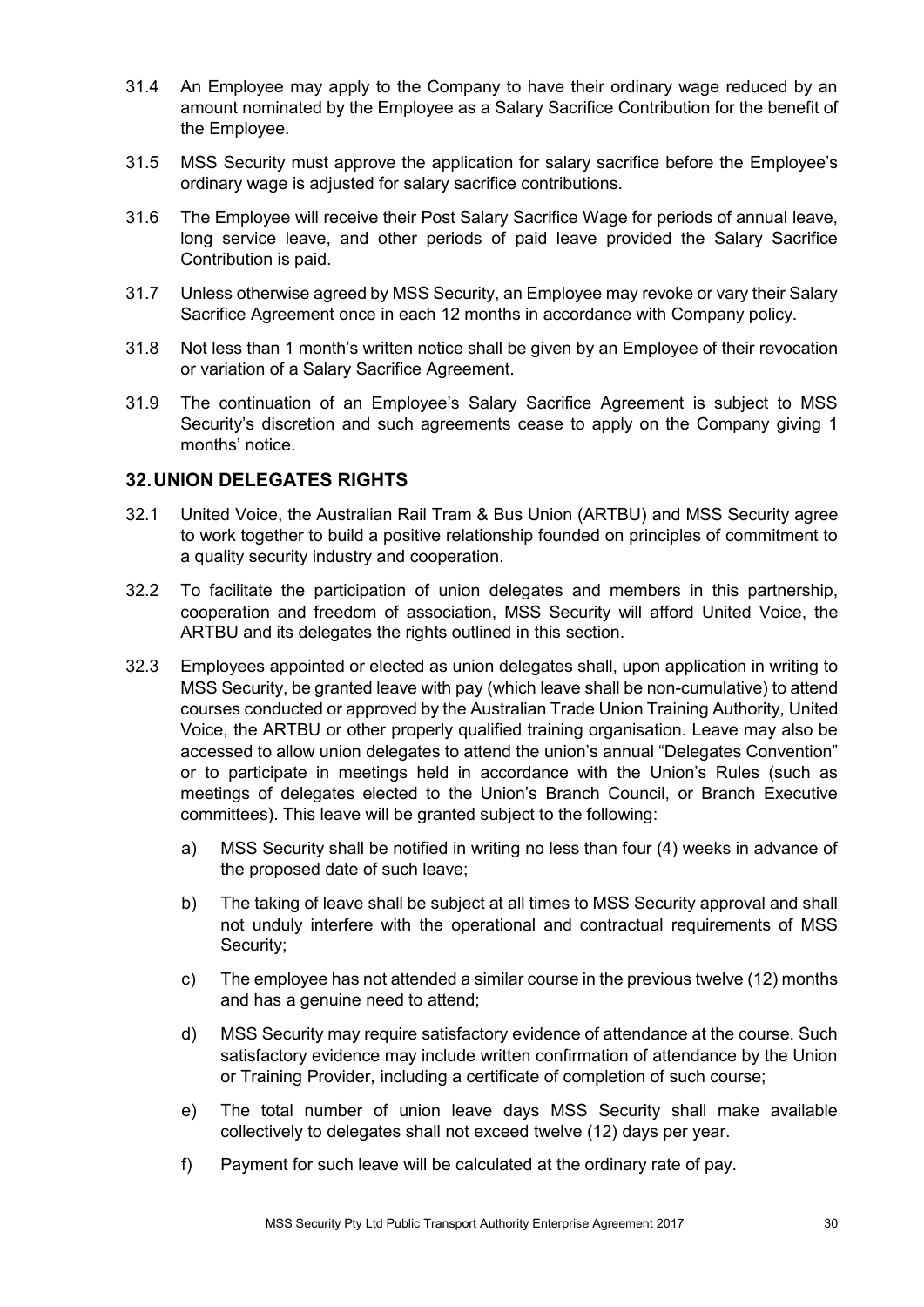- 32.4 An individual delegate can address new employees in regard to union matters at the commencement of their employment at a time that does not unduly interfere with the operational and contractual requirements of MSS Security.
- 32.5 In addition to the paid training leave provided for above, during enterprise agreement renegotiations, MSS Security will grant additional rights to accredited union delegates to participate in the renegotiation of this *Agreement*, provided that:
	- a) Where a delegate is to be released from rostered work to attend renegotiation meetings, attendance at the meeting will result in no loss of pay for the period of the meeting, and each employee will return to his place of work to complete his rostered shift after the meeting;
	- b) Where a delegate attends in his or her own time they will be paid at the ordinary rate for attendance at the meeting; and
	- c) The maximum number of delegates to be paid for each meeting will not exceed three (3).

#### <span id="page-33-0"></span>**33.STAND DOWN**

- 33.1 The Company may stand down an Employee without pay during a period where the Employee cannot usefully be employed due to:
	- a) Industrial actions (other than industrial action organised or engaged in by the Employer); or
	- b) A breakdown of machinery or equipment, if the Employer cannot reasonably be held responsible for the breakdown; or
	- c) A stoppage of work for any cause for which the Employer cannot reasonably be held responsible.
- 33.2 Prior to proposing that any Employees are stood down, the Company must endeavour to provide them with acceptable alternative work where relevant
- 33.3 Where employees cannot be usefully employed, the Company must consider acceptable alternatives to stand downs such as agreed roster changes, or providing employees with the option of taking paid leave
- 33.4 Any Company proposal to stand down any Employee without pay must be addressed through section 6 (Consultation and Introduction of Change) of this *Agreement*
- 33.5 Any disputes relating to stand downs must initially be processed through section 7 (Dispute Resolution) of this *Agreement*
- 33.6 Any stand down does not break continuity of service or adversely after leave accruals.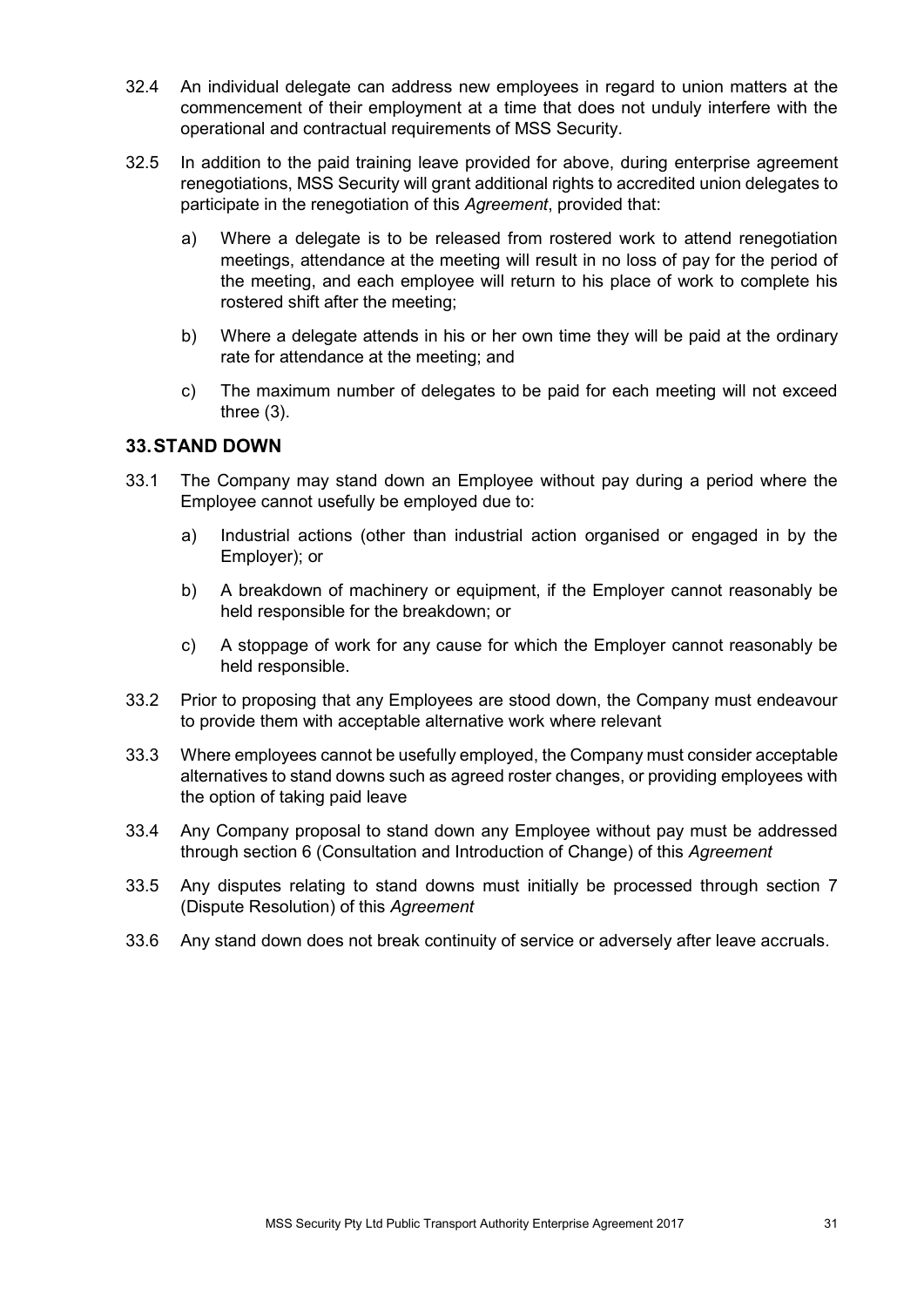#### **34. SIGNATORIES TO THE AGREEMENT**

# **Signed for and on behalf of MSS Security Pty Ltd**  Signed for and on behalf of MSS Security Pty Ltd<br>Signature:

Full name:

Position:  $G \in N \in R$   $N(A) A C \in R - U$ 

Address:

Date:

In the presence of:

Witness signature:

Witness full name:

Date:

MARK ALEXANDER HOUWEN 15 APRIL 2019

·························· ···················n ·· ··· ·· ······················· PAUL TREVOR PRICE

<sup>00</sup> 00 oo £A~~s~ *k oo* 00 *.RJ>..* 00.00. oo&~~Zo lJA

Signed for and on behalf of the employees of M\$S Security Pty Ltd

 $15$  APB 19

Signature:

Full name: **ROBERT** 3ARCY PORTER

Position: REVENUE PROTECTION OFFICER

Address:

Date:

In the presence of:

Date: Witness signature: Witness full name:

...  $$\mathcal{H}$$ <br>Annuary Francis Kink

**REJENTE PROTECTION OFFICER**<br>11 GIRB STREET, WESTMONSTER

 $15/4/2019$  PEATH 6

MSS Security Pty Ltd Public Transport Authority Enterprise Agreement 2017 32

-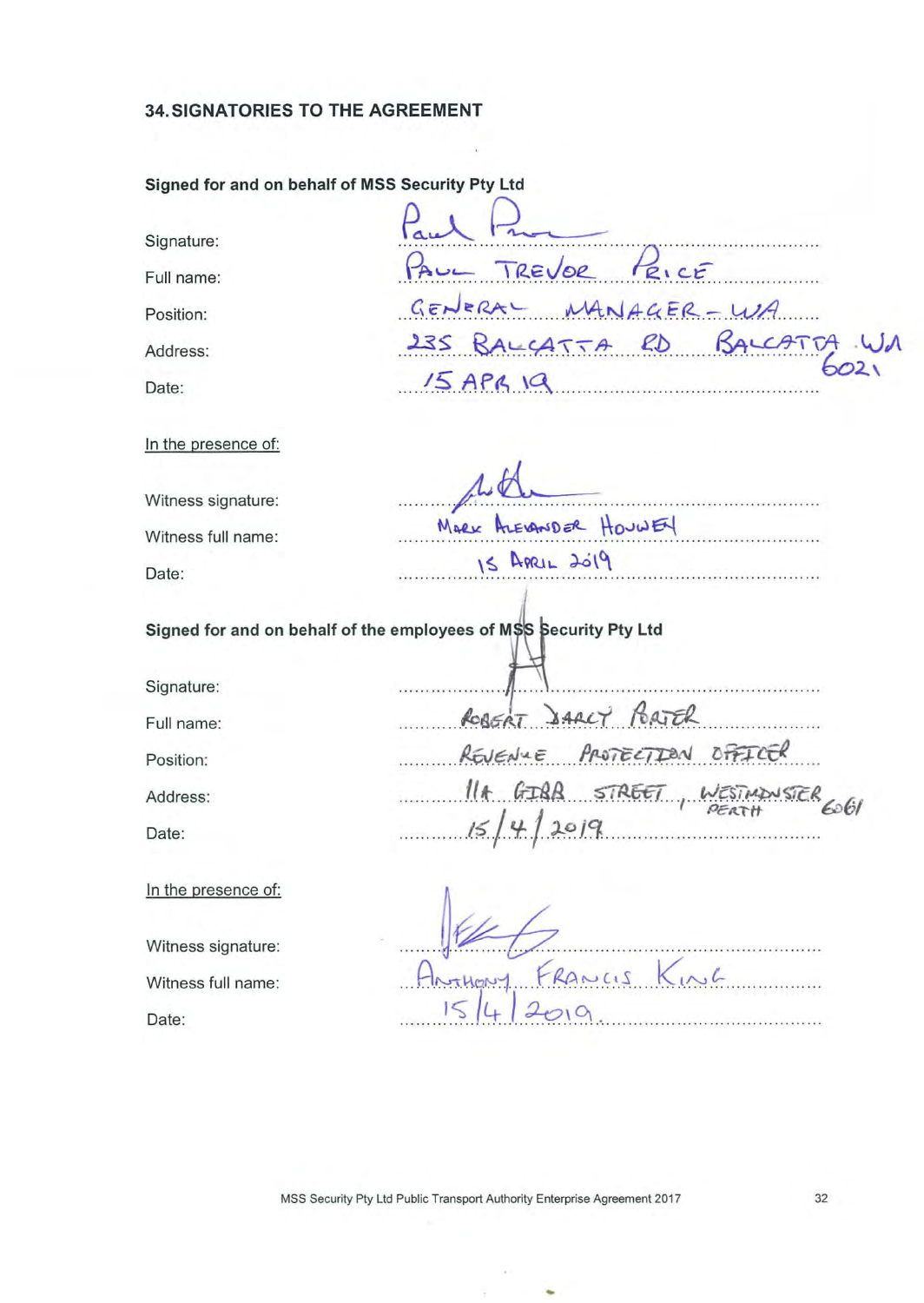#### <span id="page-35-0"></span>**35.SCHEDULE A – WAGE RATES**

- 35.1 The wage rates will be increased effective from the first full pay period on or after 1 July each year (per tables below) as prescribed in this section.
- 35.2 Permanent Revenue Protection Officers Ordinary & Shift Work Wage Rates

| <b>Shift Type</b>                                                                                                                                                                                                                       | 2019    | 2020    | 2021    |
|-----------------------------------------------------------------------------------------------------------------------------------------------------------------------------------------------------------------------------------------|---------|---------|---------|
| Day Shift (Ordinary Rate)<br>Shifts commencing on or after 0400 hours and before 1200<br>hours Monday to Friday (excluding hours on a public holiday)                                                                                   |         | \$24.86 | \$25.48 |
| <b>Afternoon Shift</b><br>Shifts commencing on or after 1200 hours and before 1800<br>hours Monday to Friday (excluding hours on a public holiday)                                                                                      | \$25.88 | \$26.53 | \$27.19 |
| <b>Night Shift</b><br>Shifts commencing on or after 1800 hours and before 0400<br>hours Monday to Friday (excluding hours on a public holiday)                                                                                          |         | \$27.35 | \$28.03 |
| <b>Saturday Shift</b><br>From 0000hrs to 2400hrs on a Saturday                                                                                                                                                                          |         | \$32.34 | \$33.15 |
| <b>Sunday Shift</b><br>From 0000hrs to 2400hrs on a Sunday                                                                                                                                                                              |         | \$39.20 | \$40.18 |
| <b>Public Holidays</b><br>From 0000hrs to 2400hrs on a public holiday                                                                                                                                                                   |         | \$52.86 | \$54.18 |
| <b>Permanent Night Shift</b>                                                                                                                                                                                                            |         |         |         |
| Day Rate (in accordance with subsection 19.6 – 19.8)<br>Hours worked between 0600hrs to 1800hrs Monday to Friday<br>(excluding hours on a public holiday)                                                                               |         | \$24.86 | \$25.48 |
| <b>Permanent Night Shift</b>                                                                                                                                                                                                            |         |         |         |
| Night Rate (in accordance with subsection 19.6 - 19.8)<br>Hours worked between (excluding hours on a public holiday):<br>0000hrs to 0600hrs on a Monday<br>1800hrs to 0600hrs on a Monday to Thursday<br>1800hrs to 0000hrs on a Friday |         | \$29.04 | \$29.76 |

#### 35.3 Casual Revenue Protection Officers – Wage Rates

| <b>Shift Type</b>                                                                                                                                     | 2019    | 2020    | 2021    |
|-------------------------------------------------------------------------------------------------------------------------------------------------------|---------|---------|---------|
| Day Shift (Ordinary Rate)<br>Shifts commencing on or after 0400 hours and before 1200<br>hours Monday to Friday (excluding hours on a public holiday) | \$30.32 | \$31.08 | \$31.85 |
| <b>Afternoon Shift</b><br>Shifts commencing on or after 1200 hours and before 1800<br>hours Monday to Friday (excluding hours on a public holiday)    | \$32.35 | \$33.16 | \$33.99 |
| <b>Night Shift</b><br>Shifts commencing on or after 1800 hours and before 0400<br>hours Monday to Friday (excluding hours on a public holiday)        | \$33.27 | \$34.10 | \$34.95 |
| <b>Saturday Shift</b><br>From 0000hrs to 2400hrs on a Saturday                                                                                        | \$39.45 | \$40.44 | \$41.45 |
| <b>Sunday Shift</b><br>From 0000hrs to 2400hrs on a Sunday                                                                                            | \$49.00 | \$50.23 | \$51.48 |
| <b>Public Holidays</b><br>From 0000hrs to 2400hrs on a public holiday                                                                                 | \$64.00 | \$65.60 | \$67.24 |